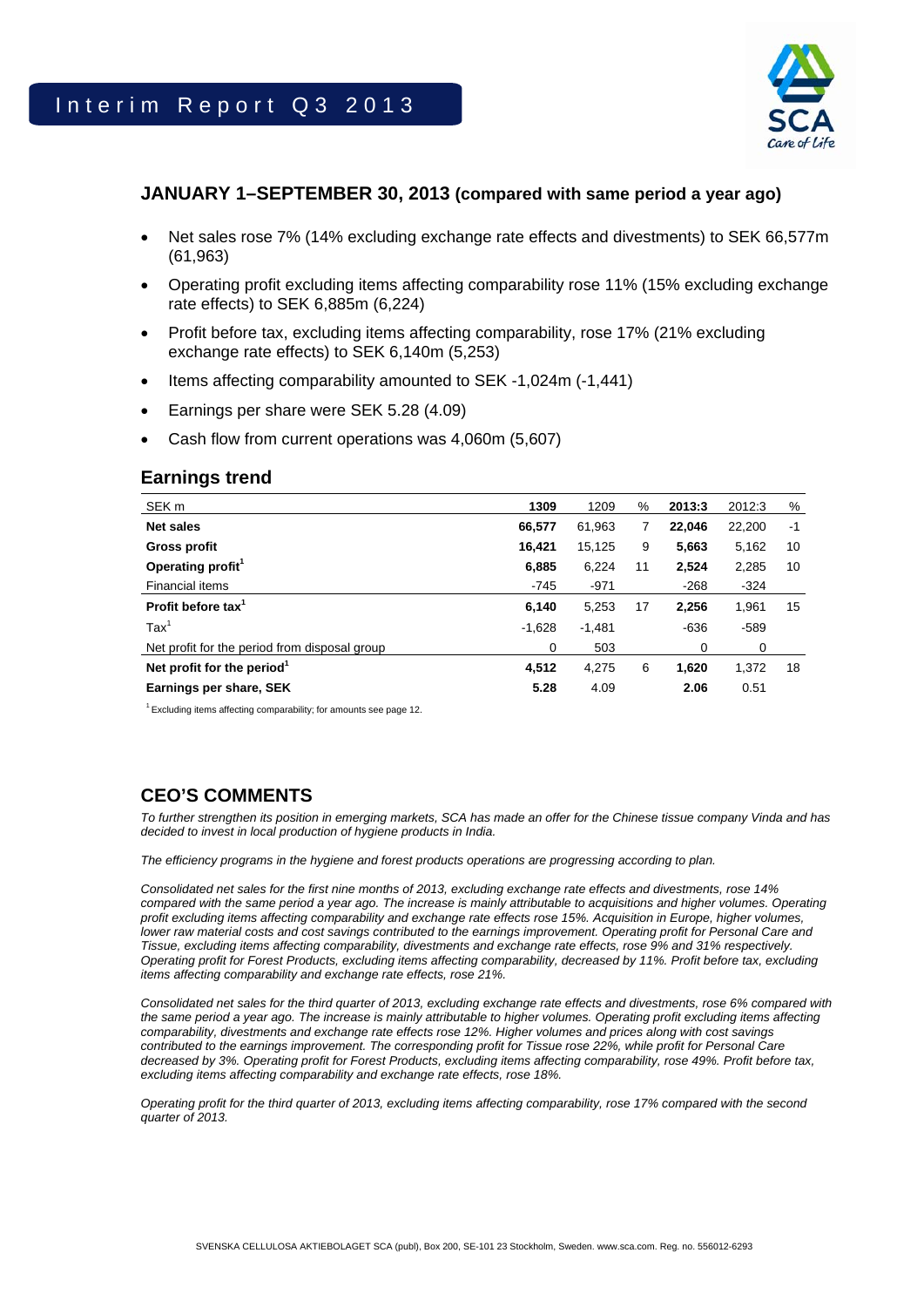



## **EARNINGS TREND FOR THE GROUP**

| SEK <sub>m</sub>                                                      | 1309      | 1209      | %  | 2013:3    | 2012:3    | %  |
|-----------------------------------------------------------------------|-----------|-----------|----|-----------|-----------|----|
| <b>Net sales</b>                                                      | 66,577    | 61,963    | 7  | 22,046    | 22,200    | -1 |
| Cost of goods sold                                                    | $-50,156$ | $-46,838$ |    | $-16,383$ | $-17,038$ |    |
| Gross profit                                                          | 16,421    | 15,125    | 9  | 5,663     | 5,162     | 10 |
| Sales, general and administration                                     | $-9,536$  | $-8,901$  |    | $-3,139$  | $-2,877$  |    |
| Operating profit <sup>1</sup>                                         | 6,885     | 6,224     | 11 | 2,524     | 2,285     | 10 |
| Financial items                                                       | $-745$    | $-971$    |    | $-268$    | $-324$    |    |
| Profit before tax <sup>1</sup>                                        | 6,140     | 5,253     | 17 | 2,256     | 1,961     | 15 |
| $\text{Tax}^1$                                                        | $-1,628$  | $-1,481$  |    | $-636$    | $-589$    |    |
| Net profit for the period from disposal group                         | 0         | 503       |    | 0         | 0         |    |
| Net profit for the period <sup>1</sup>                                | 4,512     | 4,275     | 6  | 1,620     | 1,372     | 18 |
| $1$ Excluding items affecting comparability; for amounts see page 12. |           |           |    |           |           |    |
| Earnings per share, SEK- owners of the parent                         |           |           |    |           |           |    |
| - after dilution effects                                              | 5.28      | 4.09      |    | 2.06      | 0.51      |    |
| Margins (%)                                                           |           |           |    |           |           |    |
| Gross margin                                                          | 24.7      | 24.4      |    | 25.7      | 23.3      |    |
| Operating margin <sup>1</sup>                                         | 10.3      | 10.0      |    | 11.4      | 10.3      |    |
| Financial net margin                                                  | $-1.1$    | $-1.6$    |    | $-1.2$    | $-1.5$    |    |
| Profit margin <sup>1</sup>                                            | 9.2       | 8.4       |    | 10.2      | 8.8       |    |
| $\text{Tax}^1$                                                        | $-2.4$    | $-2.4$    |    | $-2.9$    | $-2.7$    |    |
| Net margin <sup>1</sup><br>$1 - \cdot \cdot \cdot$                    | 6.8       | 6.0       |    | 7.3       | 6.1       |    |

1 Excluding items affecting comparability; for amounts see page 12.

#### **OPERATING PROFIT PER BUSINESS AREA**

| SEK <sub>m</sub>       | 1309   | 1209   | %     | 2013:3 | 2012:3 | %   |
|------------------------|--------|--------|-------|--------|--------|-----|
| Personal Care          | 2.420  | 2,296  | -5    | 804    | 847    | -5  |
| Tissue                 | 4,028  | 3,221  | 25    | 1,498  | 1,275  | -17 |
| <b>Forest Products</b> | 927    | 1.045  | $-11$ | 420    | 281    | 49  |
| <b>Other</b>           | $-490$ | $-338$ |       | $-198$ | $-118$ |     |
| Total <sup>1</sup>     | 6,885  | 6.224  | 11    | 2.524  | 2.285  | 10  |
| $\sim$                 |        |        |       |        |        |     |

 $1$  Excluding items affecting comparability; for amounts see page 12.

### **OPERATING CASH FLOW PER BUSINESS AREA**

| SEK <sub>m</sub>       | 1309   | 1209  | %     | 2013:3 | 2012:3      | %     |
|------------------------|--------|-------|-------|--------|-------------|-------|
| <b>Personal Care</b>   | 2.340  | 2.824 | -17   | 1.116  | $1,260 -11$ |       |
| Tissue                 | 3.745  | 4,128 | -9    | 1,730  | 1.579       | 10    |
| <b>Forest Products</b> | 593    | 1,069 | -45   | 176    | 583         | -70   |
| Other                  | $-915$ | -823  |       | $-620$ | $-393$      |       |
| Total                  | 5,763  | 7,198 | $-20$ | 2,402  | 3,029       | $-21$ |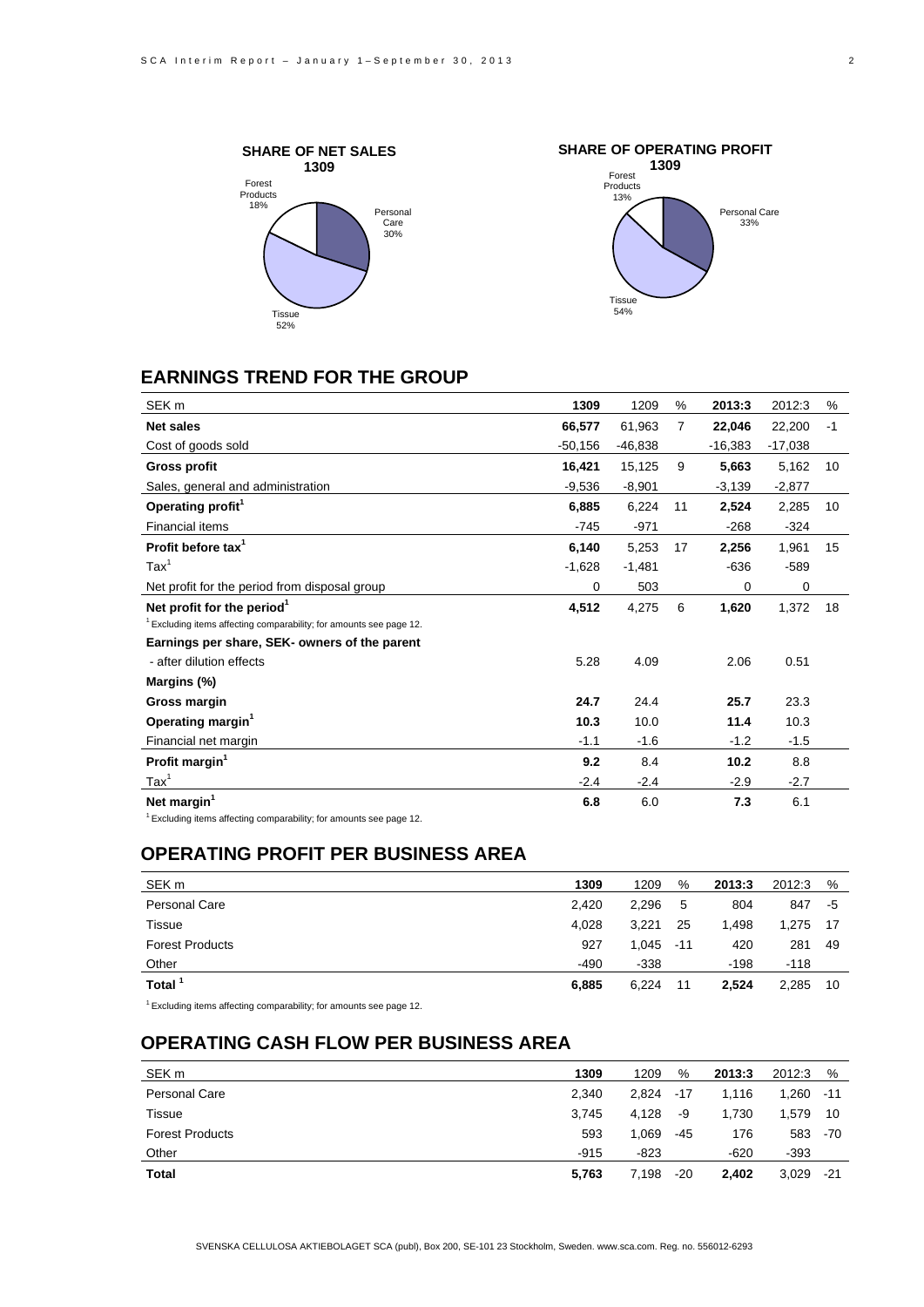**Net sales**



### **GROUP**

#### **MARKET/EXTERNAL ENVIRONMENT**

Demand for tissue in Europe and North America showed some growth during the first nine months of 2013 compared with the same period a year ago. Growth in demand for tissue in emerging markets remained good.

Demand for incontinence care products was favorable in Europe during the first nine months of 2013. For feminine care products, demand in Western Europe remained stable. For personal care products, growth was good in emerging markets.

Demand for publication paper in Western Europe declined during the first nine months of the year, which has led to capacity reductions in the market. In Europe, the market balance for solid wood products has improved in 2013, which has led to price increases. Prices for kraftliner in Europe have risen slightly in 2013.

### **OTHER GROUP INFORMATION**

In 2012, the packaging operations were divested on June 30, and on July 19 Georgia-Pacific's European tissue operations were acquired. In addition, the Asian hygiene company Everbeauty was acquired on June 1, 2012, and the remaining 50% of the Chilean hygiene company PISA was acquired on May 1, 2012. The UKbased newsprint facility Aylesford Newsprint was divested on October 2, 2012. In 2013 the Austrian publication paper mill in Laakirchen was divested on April 1, and during the second quarter, the parts of Georgia-Pacific that the European Commission required SCA to sell in connection with its acquisition were divested. In earnings for the comparison period, for the first half of the year the packaging operations are reported on a separate line in the income statement – Net profit for the period from disposal group. The acquisitions are included in the income statement from their respective acquisition dates, while the divestments are included up until their respective divestment dates.

#### **SALES AND EARNINGS**

**January–September 2013 compared with corresponding period a year ago**  Net sales rose 7% (14% excluding exchange rate effects and divestments) to SEK 66,577m (61,963). Higher volumes increased sales by 6%, while lower prices primarily for Forest Products decreased sales by 1%. Acquisitions increased sales by 9%, while divestments lowered sales by 4%.

Operating profit, excluding items affecting comparability, rose 11% (15% excluding exchange rate effects) to SEK 6,885m (6,224). Earnings improved as a result of acquisition in Europe, cost savings, higher volumes and lower raw material costs. Lower prices primarily for Forest Products, exchange rate effects and higher energy costs had a negative effect on earnings. The corresponding profit for Personal Care increased by 5% (9% excluding exchange rate effects), while the corresponding profit for Tissue rose 25% (31% excluding exchange rate effects and divestments). Profit for Forest Products fell 11%, despite positive effects from cost-cutting programs and lower raw material costs, as a result of lower prices, higher energy costs, negative exchange rate effects and costs for extended maintenance shutdowns.

Items affecting comparability amounted to SEK -1,024m (-1,441) and consist of restructuring costs for the previously announced efficiency programs, transaction costs for acquisitions and divestments, and integration costs for the Georgia-Pacific acquisition.

Cost savings related to the cost-cutting and efficiency program covering all of SCA's hygiene operations, i.e., Personal Care and Tissue, amounted to SEK 660m during the first nine months of 2013. The savings during the third quarter totaled SEK 270m, which corresponds to an annual rate of approximately EUR 130m. Total cost savings are expected to amount to EUR 300m with full effect in 2015. The program is progressing according to plan.

Financial items decreased to SEK -745m (-971) as a result of lower interest rates

0 20132 2012-2012-8 2013-2013: Excluding items affecting comparability

**Operating profit and margin**

 $0.0$ 3,0 6,0 9,0  $12.0$ 15,0

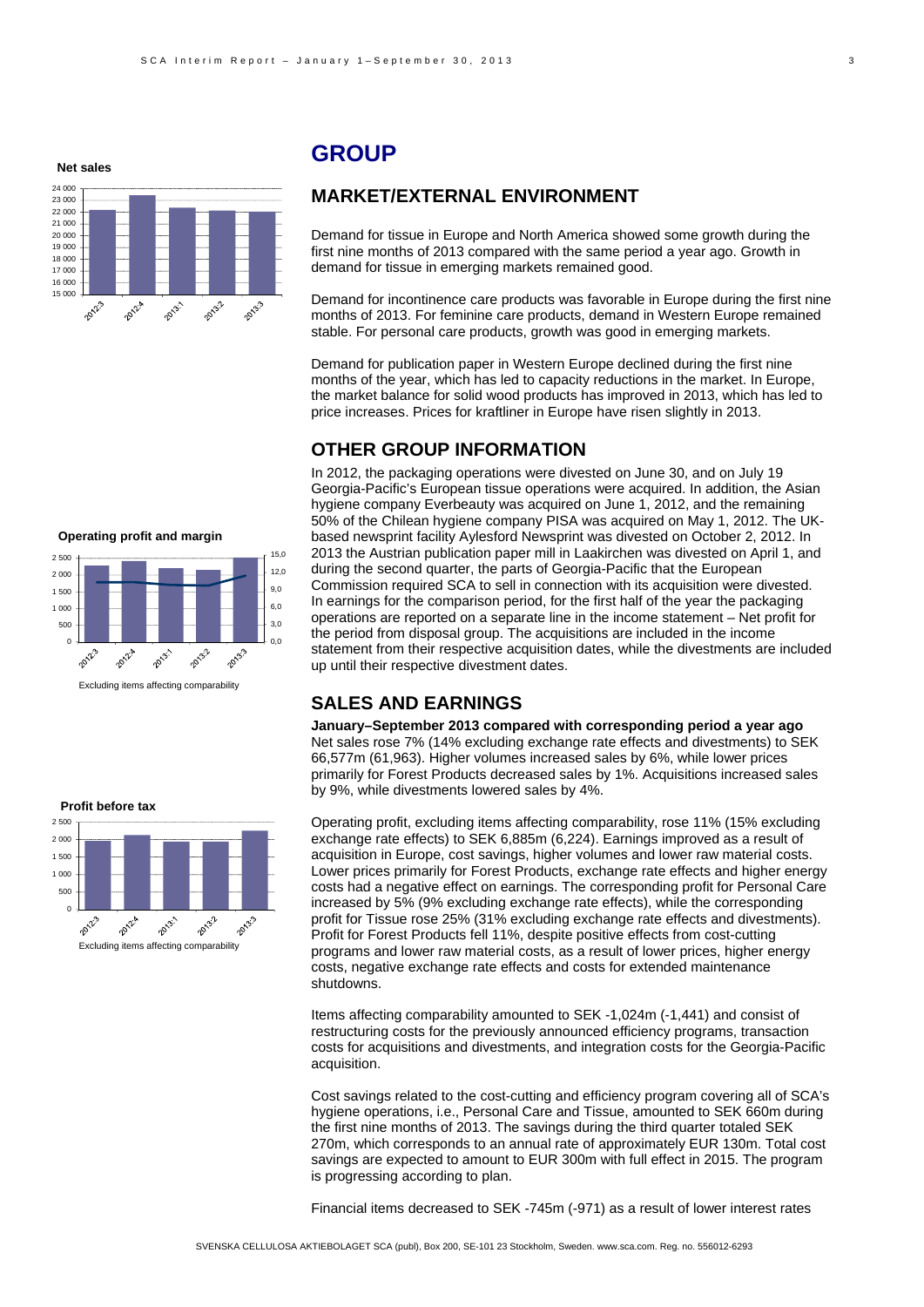and a lower level of net debt. Profit before tax, excluding items affecting comparability, rose 17% (21% excluding exchange rate effects) to SEK 6,140m (5,253). The tax expense excluding the effects of items affecting comparability was SEK 1,628m (1,481).

Net profit for the period excluding items affecting comparability rose 6% (10% excluding exchange rate effects) to SEK 4,512m (4,275). The figure for the yearearlier period included SEK 503m in profit for Packaging. Earnings per share, including items affecting comparability, were SEK 5.28 (4.09).

#### **Third quarter 2013 compared with third quarter 2012**

Net sales decreased by 1% (increased by 6% excluding exchange rate effects and divestments) to SEK 22,046m (22,200). Higher volumes increased sales by 6%. Divestments decreased sales by 6%.

Operating profit excluding items affecting comparability rose 10% (12% excluding exchange rate effects) to SEK 2,524m (2,285). Profit was positively affected by higher volumes, higher prices and cost savings.

Profit before tax excluding items affecting comparability rose 15% (18% excluding exchange rate effects) to SEK 2,256m (1,961).

#### **CASH FLOW AND FINANCING**

The operating cash surplus amounted to SEK 9,809m (9,160). The cash flow effect of changes in working capital was SEK -1,019m (430), mainly attributable to an increase in receivables. Current capital expenditures amounted to SEK -2,258m (-1,769). The increase is due to the fact that acquired units were not included for the entire comparison period. Operating cash flow amounted to SEK 5,763m (7,198).

Financial items decreased to SEK -745m (-971) as a result of lower interest rates and a lower level of net debt. Tax payments increased to SEK 1,084m (687). Cash flow from current operations decreased to SEK 4,060m (5,607). A higher operating surplus did not fully compensate for a higher level of tied-up working capital and higher capital expenditures for the period compared with a year ago.

Strategic investments totaled SEK -1,213m (-1,363). The net sum of acquisitions and divestments was SEK 614m (3,054). Net cash flow from the divested packaging operations was SEK 0m (468). Payment of the shareholder dividend affected cash flow by SEK -3,193m (-2,982). Net cash flow totaled SEK 268m (4,784).

Net debt has decreased by SEK 1,695m during the year to date and amounted to SEK 31,232m. Excluding pension liabilities, net debt amounted to SEK 28,318m. Net cash flow reduced net debt by SEK 268m. Fair value measurement of pension assets and pension obligations together with fair valuation of financial instruments reduced net debt by SEK 1,382m. Exchange rate movements reduced net debt by SEK 231m. Reclassification of non-current provisions to pension liabilities in accordance with IAS 19 increased net debt by SEK 186m. The debt/equity ratio was 0.52 (0.55 at the start of the year). Excluding pension liabilities, the debt/equity ratio was 0.47 (0.48 at the start of the year). The debt payment capacity was 36% (39%).

As per September 30, 2013, SCA had outstanding commercial paper worth SEK 3,764m maturing within 12 months. Unutilized credit facilities amounted to SEK 17,660m, including SEK 17,345m in long-term facilities. Cash and cash equivalents amounted to SEK 2,518m.

#### **EQUITY**

Consolidated equity decreased by SEK 124m during the period, to SEK 60,040m. Net profit for the period increased equity by SEK 3,738m. Equity decreased by SEK 3,193m through payment of the shareholder dividend. Equity increased by SEK 899m after tax as a result of restatement of the net pension liability to fair value. Fair value measurement of financial instruments increased equity by SEK 181m after tax. Exchange rate movements, including the effects of hedges of net investments in foreign assets after tax, reduced equity by SEK 748m. Acquisitions of non-controlling interests, consisting of outstanding minority shares in the German subsidiary SCA Hygiene Products SE (Societas Europeas), reduced equity by SEK 1,001m.



**Cash flow from current operations**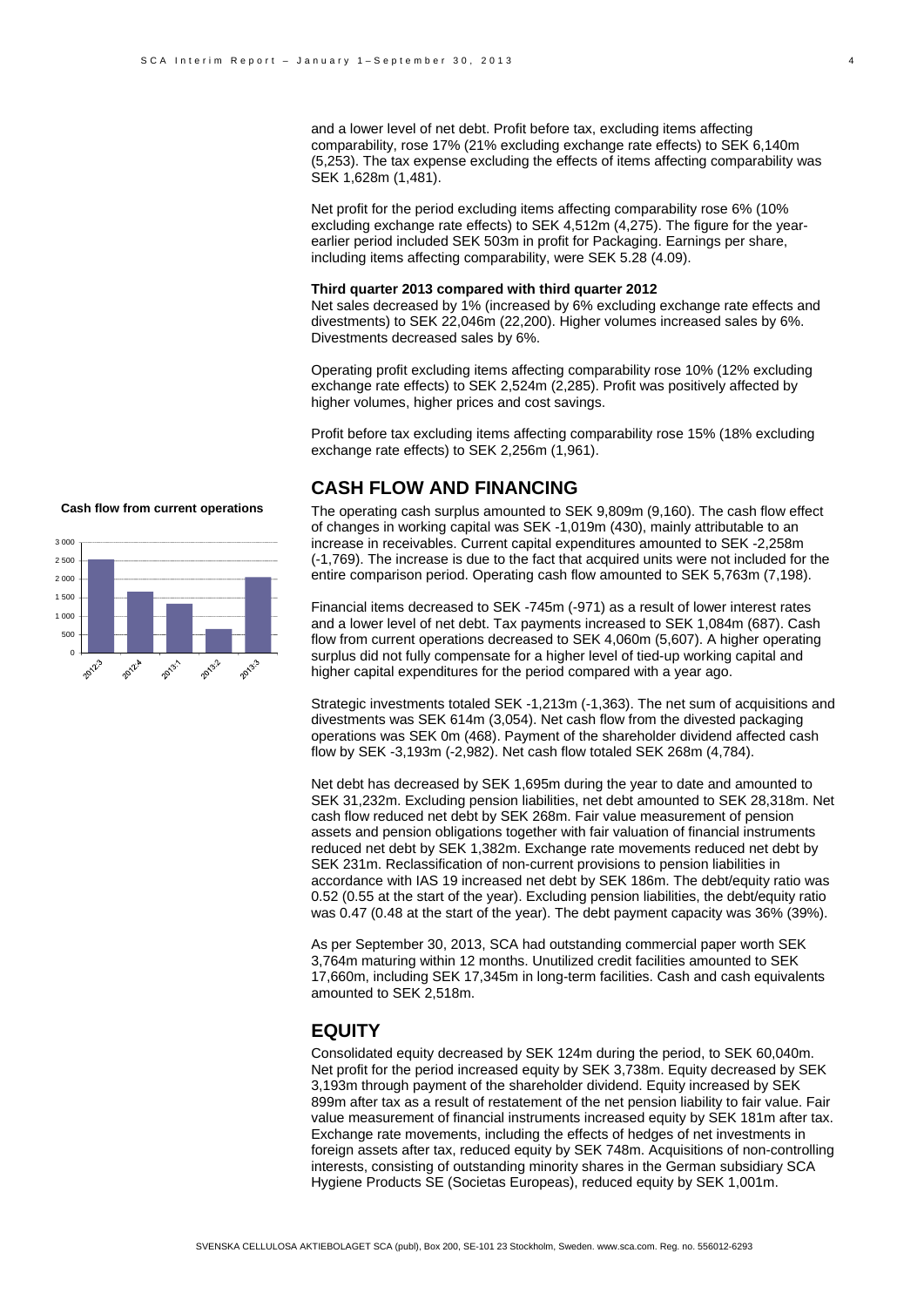### **TAX**

A tax expense of SEK 1,628m, corresponding to a tax rate of 27% is reported for the period, excluding items affecting comparability. The tax expense, including items affecting comparability, amounted to SEK 1,378m.

#### **EVENTS DURING THE YEAR**

On April 2 SCA completed the divestment of the Austrian publication paper mill in Laakirchen. The initial purchase consideration was EUR 100m, with a possible, maximum earn-out payment of EUR 100m based on a two-year profit-sharing model.

In connection with SCA's acquisition of Georgia-Pacific's European tissue operations in 2012, the European Commission set conditions for the divestment of certain consumer tissue businesses. These divestments were carried out in April of this year and have been approved by the European Commission. The purchase consideration was approximately EUR 100m.

On June 28 SCA implemented a compulsory redemption of minority shares in its German subsidiary SCA Hygiene Products SE, formerly PWA. The purchase price for the shares was approximately SEK 1bn. Final purchase consideration will be established by a German court of law.

On September 9 SCA decided to make a public cash offer for the Chinese tissue company Vinda. The offer is conditional upon SCA achieving an ownership share in Vinda in excess of 50%. SCA is currently the second largest shareholder in Vinda, which is listed on the Hong Kong Exchange. The offer is 11.00 Hong Kong dollars (HKD) per share, corresponding to a premium of approximately 34.5%, based on the average closing price over the last 30 trading days prior to the offer. SCA became a part owner of the tissue manufacturer Vinda in 2007 and currently has a 21.7% holding in the company. Vinda is the third largest tissue company in China, which is the world's second largest tissue market. The complete prospectus for the offer was presented on October 7, which is the date on which the acceptance period commenced. The deal is expected to be completed during the fourth quarter of this year.

On September 12 SCA announced that it will invest approximately SEK 150m in local production of hygiene products in India. The plan calls for production to start at SCA's own plant in 2015. The ambition is to introduce SCA's hygiene products in the Indian market as early as the end of 2013. The brands that SCA will launch include the world-leading brands TENA, for incontinence care products, and Tork, for awayfrom-home (AFH) tissue. The Libero brand of baby diapers and baby care products, and Tempo for consumer tissue will also be introduced.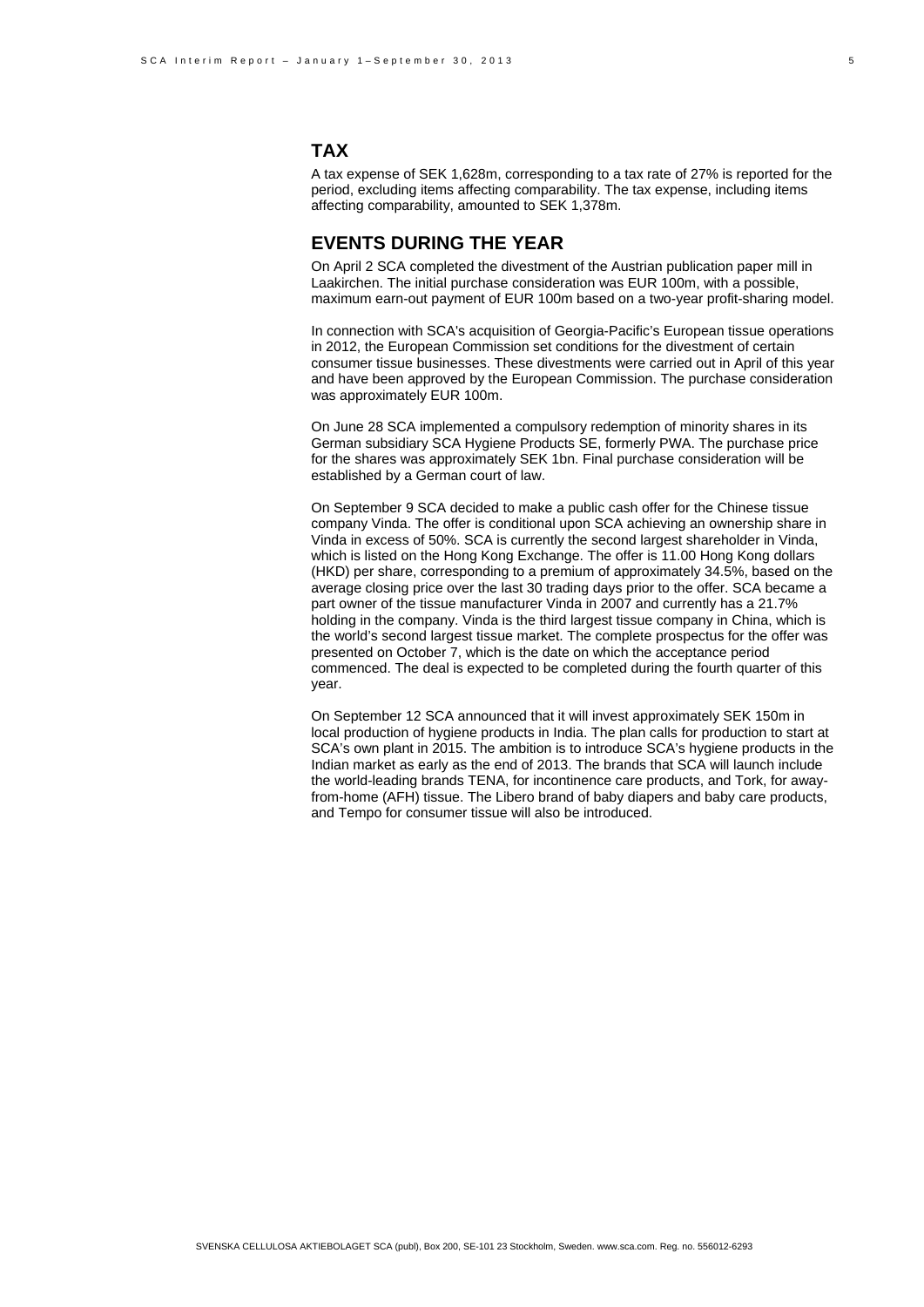**Share of Group, net sales 1309**



## **PERSONAL CARE**

| 1309   | 1209   | $\%$ | 2013:3 | 2012:3 | %  |
|--------|--------|------|--------|--------|----|
| 20.041 | 19.261 | 4    | 6.673  | 6.490  | 3  |
| 3.113  | 2.975  | 5    | 1.012  | 1.043  | -3 |
| 2.420  | 2.296  | 5    | 804    | 847    | -5 |
| 12.1   | 11.9   |      | 12.0   | 13.1   |    |
| 2.340  | 2.824  |      | 1.116  | 1.260  |    |
|        |        |      |        |        |    |

\*) Excluding restructuring costs, which are reported as items affecting comparability outside of the business area.

**January–September 2013 compared with corresponding period a year ago**  Net sales rose 4% (8% excluding exchange rate effects) to SEK 20,041m (19,261). Higher volumes and acquisitions each increased sales by 4%. In emerging markets, sales rose 13% excluding exchange rate effects.

Sales of incontinence care products under the globally leading TENA brand rose 6%, excluding exchange rate effects, driven mainly by emerging markets and favorable growth in Western Europe. Sales of baby diapers rose 5%, excluding exchange rate effects, mainly related to Eastern Europe and acquisition in Asia. Sales of feminine care products rose 7%, excluding exchange rate effects, mainly attributable to emerging markets.

Operating profit excluding items affecting comparability was 5% higher than a year ago (9% excluding exchange rate effects) and amounted to SEK 2,420m (2,296). Profit was favorably affected by higher volumes, cost savings and acquisitions. Investments in increased marketing activities led to higher volumes, but have weighed down earnings. Higher raw material costs and exchange rate effects had a negative effect on profit.

The operating cash surplus amounted to SEK 3,122m (2,989). Operating cash flow decreased to SEK 2,340m (2,824) as a result of a higher level of working capital and increased investments.

#### **Third quarter 2013 compared with third quarter 2012**

Net sales rose 3% (5% excluding exchange rate effects) to SEK 6,673m (6,490). Higher volumes increased sales by 5%.

Sales of incontinence care products under the globally leading TENA brand rose 5%, excluding exchange rate effects, driven mainly by Western Europe and emerging markets. Sales of baby diapers decreased by 3%, excluding exchange rate effects. The decrease is mainly attributable to lower sales in Europe. Sales of feminine care products rose 10%, excluding exchange rate effects, mainly attributable to emerging markets.

Operating profit excluding items affecting comparability decreased by 5% (3% excluding exchange rate effects) to SEK 804m (847). Earnings were favorably affected by higher volumes, higher prices and cost savings. Investments in increased marketing activities led to higher volumes, but have weighed down earnings. Higher raw material costs and negative exchange rate effects reduced earnings.

**Share of Group, operating profit 1309**





**Operating profit and margin**



| Deviations, operating profit (%) |   |
|----------------------------------|---|
| 1309 vs. 1209                    | 5 |

| -3 |
|----|
| 14 |
| -2 |
| 0  |
| -4 |
| ი  |
|    |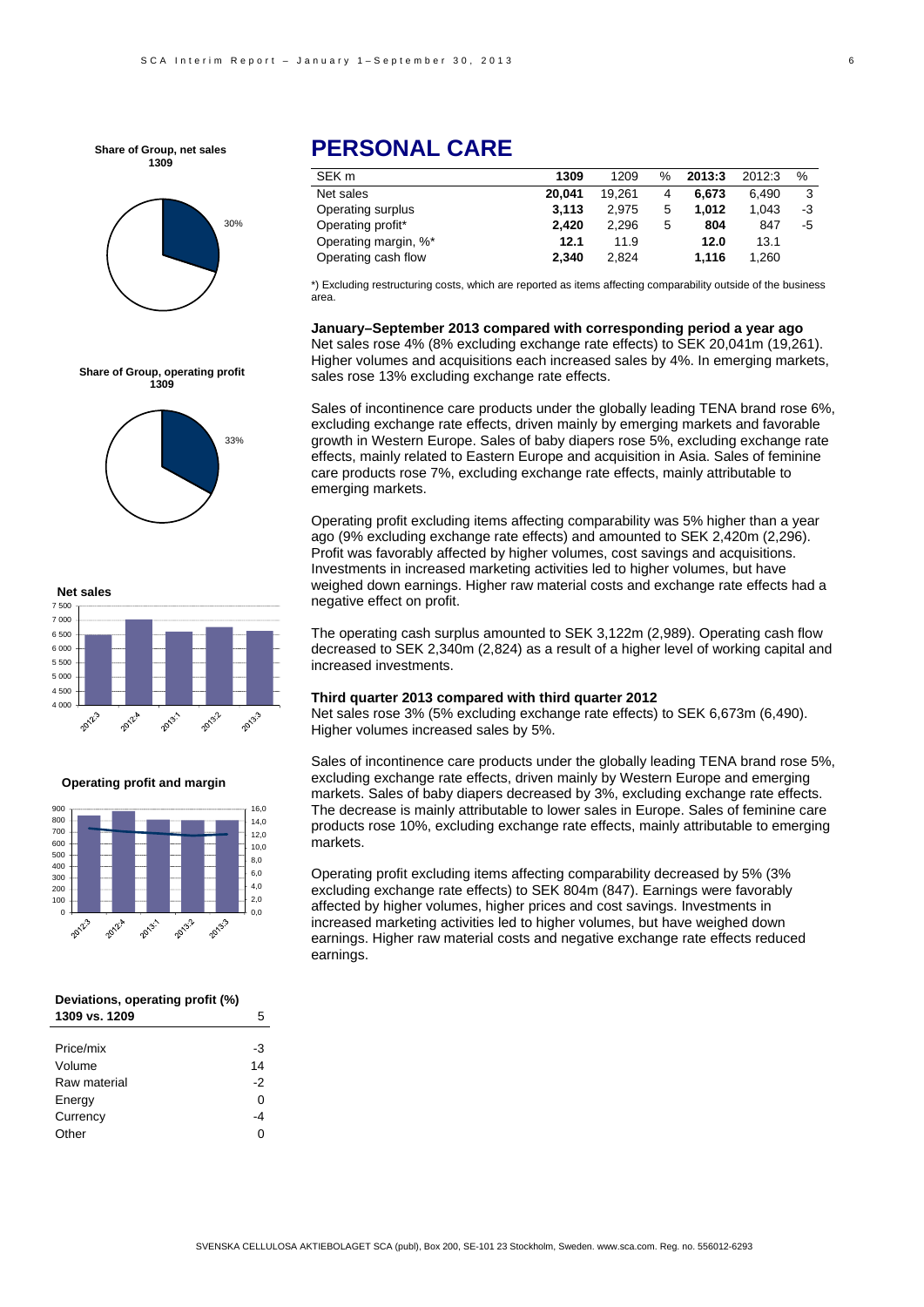**Share of Group, net sales 1309**



**Share of Group, operating profit 1309**

### **TISSUE**

| SEK <sub>m</sub>     | 1309   | 1209   | $\%$ | 2013:3 | 2012:3 | %  |
|----------------------|--------|--------|------|--------|--------|----|
| Net sales            | 34.922 | 29.915 | 17   | 11.642 | 11.333 | -3 |
| Operating surplus    | 5.879  | 4.775  | 23   | 2.122  | 1.834  | 16 |
| Operating profit*    | 4.028  | 3.221  | 25   | 1.498  | 1.275  | 17 |
| Operating margin, %* | 11.5   | 10.8   |      | 12.9   | 11.3   |    |
| Operating cash flow  | 3.745  | 4.128  |      | 1.730  | 1.579  |    |

\*) Excluding restructuring costs, which are reported as items affecting comparability outside of the business area.

Cost savings related to the acquisition of Georgia-Pacific's European tissue operations amounted to SEK 260m during the first nine months of 2013. The savings totaled SEK 120m during the third quarter of 2013, corresponding to an annual rate of approximately EUR 55m. Total cost savings are expected to amount to EUR 125m with full effect in 2016. The program is progressing according to plan.

**January–September 2013 compared with corresponding period a year ago**  Net sales rose 17% (22% excluding exchange rate effects and divestments) to SEK 34,922m (29,915). Higher volumes increased sales by 5%. Acquisitions increased sales by 17%, while divestments reduced sales by 1%. Sales in emerging markets rose 15%, excluding exchange rate effects.

Sales of consumer tissue rose 23%, excluding exchange rate effects, mainly related to acquisitions in Europe and Latin America.

Sales of AFH tissue rose 21%, excluding exchange rate effects, mainly related to acquisition in Europe.

Operating profit excluding items affecting comparability improved by 25% (31% excluding exchange rate effects and divestments) to SEK 4,028m (3,221). Acquisitions, higher volumes and cost savings contributed to the earnings improvement. Acquisitions accounted for 13 percentage points of the earnings improvement. Higher energy costs and exchange rate effects reduced earnings.

The operating cash surplus increased to SEK 5,872m (4,826). Operating cash flow decreased to SEK 3,745m (4,128). The higher operating cash surplus did not compensate for a higher level of tied-up working capital and increased investments.

#### **Third quarter 2013 compared with third quarter 2012**

Net sales rose 3% (8% excluding exchange rate effects and divestments), to SEK 11,642m (11,333). Higher volumes and prices increased sales by 4% and 1%, respectively. Sales increased by 3% on account of the fact that the acquisition of Georgia-Pacific's European operations did not affect sales for the entire corresponding quarter in 2012. Divestments reduced sales by 4%.

Sales of consumer tissue increased by 6%, excluding exchange rate effects and divestments. The increase in sales is mainly attributable to emerging markets.

Sales of AFH tissue rose 12%, excluding exchange rate effects. The increase is mainly attributable to the fact that the acquisition of Georgia-Pacific's European operations did not affect sales for the entire corresponding quarter in 2012.

Operating profit excluding items affecting comparability rose 17% (22% excluding exchange rate effects and divestments) to SEK 1,498m (1,275). Higher volumes and prices along with cost savings had a positive effect on profit. Divestments had a negative effect on operating profit by 2%. Higher raw material and energy costs along with exchange rate effects reduced profit.



54%

**Operating profit and margin**



| Deviations, operating profit (%) |    |
|----------------------------------|----|
| 1309 vs. 1209                    | 25 |

| Price/mix    | -1 |
|--------------|----|
| Volume       | 10 |
| Raw material | 0  |
| Energy       | -3 |
| Currency     | -5 |
| Other        | 2Δ |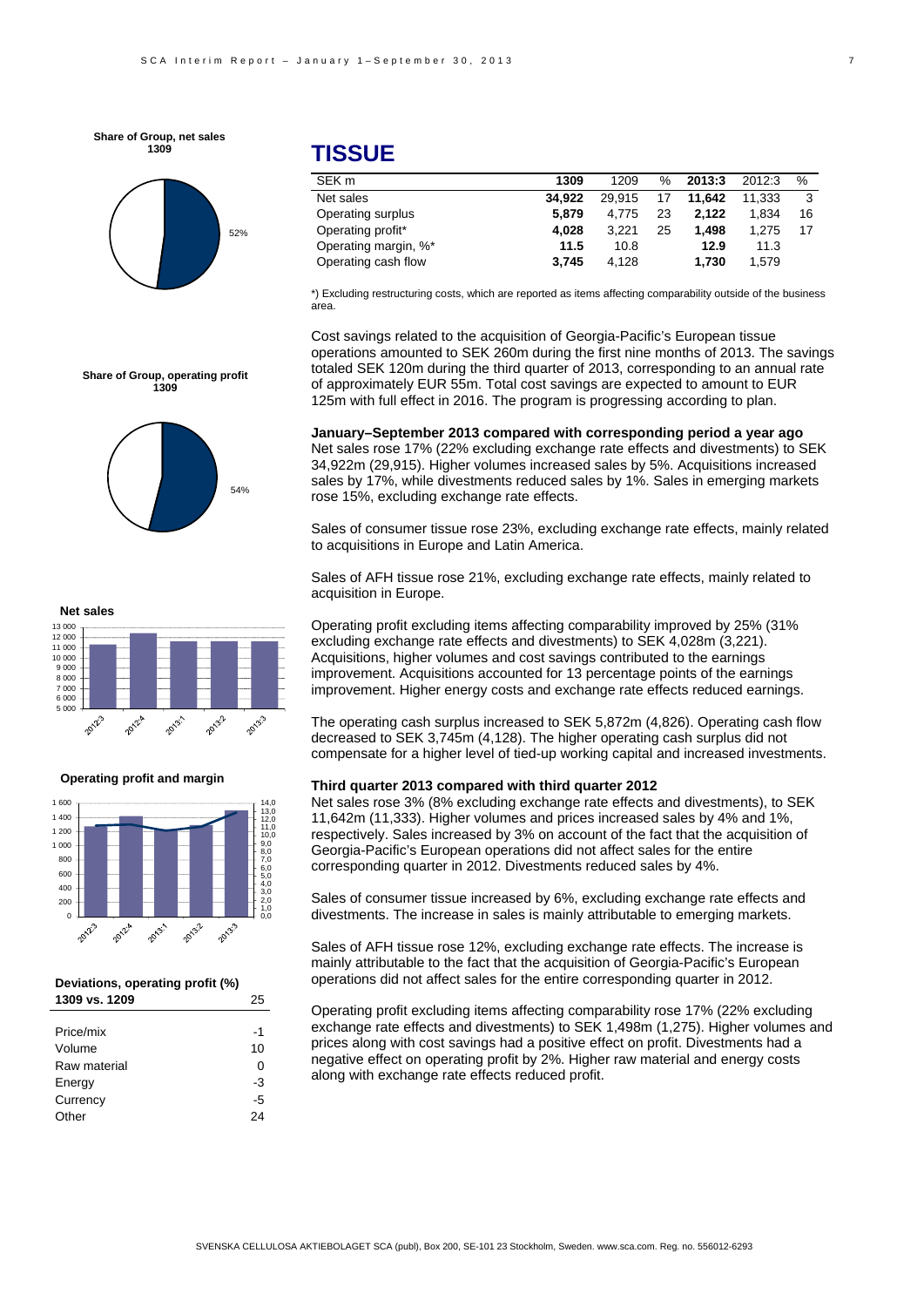**Share of Group, net sales 1309**



#### **Share of Group, operating profit 1309**





#### **Operating profit and margin**



#### **Deviations, operating profit (%) 1309 vs. 1209** -11

| Price/mix*   | -49   |
|--------------|-------|
| Volume       | 1     |
| Raw material | 17    |
| Energy       | $-11$ |
| Currency     | 0     |
| Other        | 31    |

*\*Price/mix includes exchange rate effects of approximately -20% (SEK -205m).* 

## **FOREST PRODUCTS**

| SEK <sub>m</sub>                       | 1309   | 1209   | %     | 2013:3 | 2012:3 | %     |
|----------------------------------------|--------|--------|-------|--------|--------|-------|
| <b>Deliveries</b>                      |        |        |       |        |        |       |
| - Publication papers, thousand tonnes* | 766    | 1.164  | -34   | 212    | 398    | -47   |
| - Solid-wood products, thousand m3     | 1,684  | 1,578  | 7     | 544    | 484    | 12    |
| - Kraftliner products, thousand tonnes | 551    | 592    | $-7$  | 178    | 181    | $-2$  |
| - Pulp products, thousand tonnes       | 381    | 383    | -1    | 135    | 128    | 5     |
| Net sales                              | 11.879 | 14.164 | $-16$ | 3,843  | 4.513  | $-15$ |
| Operating surplus                      | 1,888  | 2.222  | $-15$ | 720    | 677    | 6     |
| Operating profit**                     | 927    | 1.045  | $-11$ | 420    | 281    | 49    |
| Operating margin, %**                  | 7.8    | 7.4    |       | 10.9   | 6.2    |       |
| Operating cash flow                    | 593    | 1.069  |       | 176    | 583    |       |

\*) Adjusted for the divestments of Aylesford and Laakirchen, deliveries were unchanged and increased by 3%, respectively.

\*\*) Excluding restructuring costs, which are reported as items affecting comparability outside of the business area.

The ongoing efficiency program led to an earnings improvement of SEK 305m for the first nine months of the year. The earnings improvement during the third quarter amounted to SEK 160m, corresponding to an annual rate of approximately SEK 640m. The total earnings improvement is expected to amount to SEK 1,300m with full effect in 2015. The program is progressing according to plan.

#### **January–September 2013 compared with corresponding period a year ago**

Net sales decreased by 16% (2% excluding divestments) to SEK 11,879m (14,164). Higher volumes increased sales by 2%. Lower prices (including exchange rate effects) reduced sales by 4%. Divestments reduced sales by 14%.

Sales of publication paper decreased as a result of lower prices (including exchange rate effects) and divestments. Higher volumes had a positive effect on sales of publication paper. Sales of kraftliner decreased as a result of lower volumes that were not fully compensated by higher prices. Sales of solid-wood products increased as a result of higher volumes that were partly offset by lower prices (including exchange rate effects). Sales of pulp decreased as a result of lower volumes and prices (including exchange rate effects).

Operating profit excluding items affecting comparability decreased by 11% to SEK 927m (1,045). The lower profit is mainly attributable to lower prices, negative exchange rate effects of SEK 205m related to the stronger Swedish krona, higher energy costs and costs for extended maintenance shutdowns. Cost savings and lower raw material costs had a positive effect on profit. Earnings effects related to land swaps had a favorable effect on operating profit by SEK 128m (67), of which SEK 7m (35) during the third quarter.

The operating cash surplus was SEK 1,321m (1,661), and operating cash flow totaled SEK 593m (1,069).

#### **Third quarter 2013 compared with third quarter 2012**

Net sales decreased by 15% (increase of 6% excluding divestments) to SEK 3,843m (4,513). Higher volumes and prices increased sales by 5% and 1%, respectively. Divestments reduced sales by 21%.

Sales of publication paper decreased as a result of lower prices (including exchange rate effects) and divestments. Sales of kraftliner rose as a result of higher prices. Sales of solid-wood products and pulp rose as a result of higher prices and volumes.

Operating profit excluding items affecting comparability rose 49% to SEK 420m (281).The higher profit is mainly attributable to cost savings, higher prices and lower raw material costs. Profit was negatively affected by higher energy costs.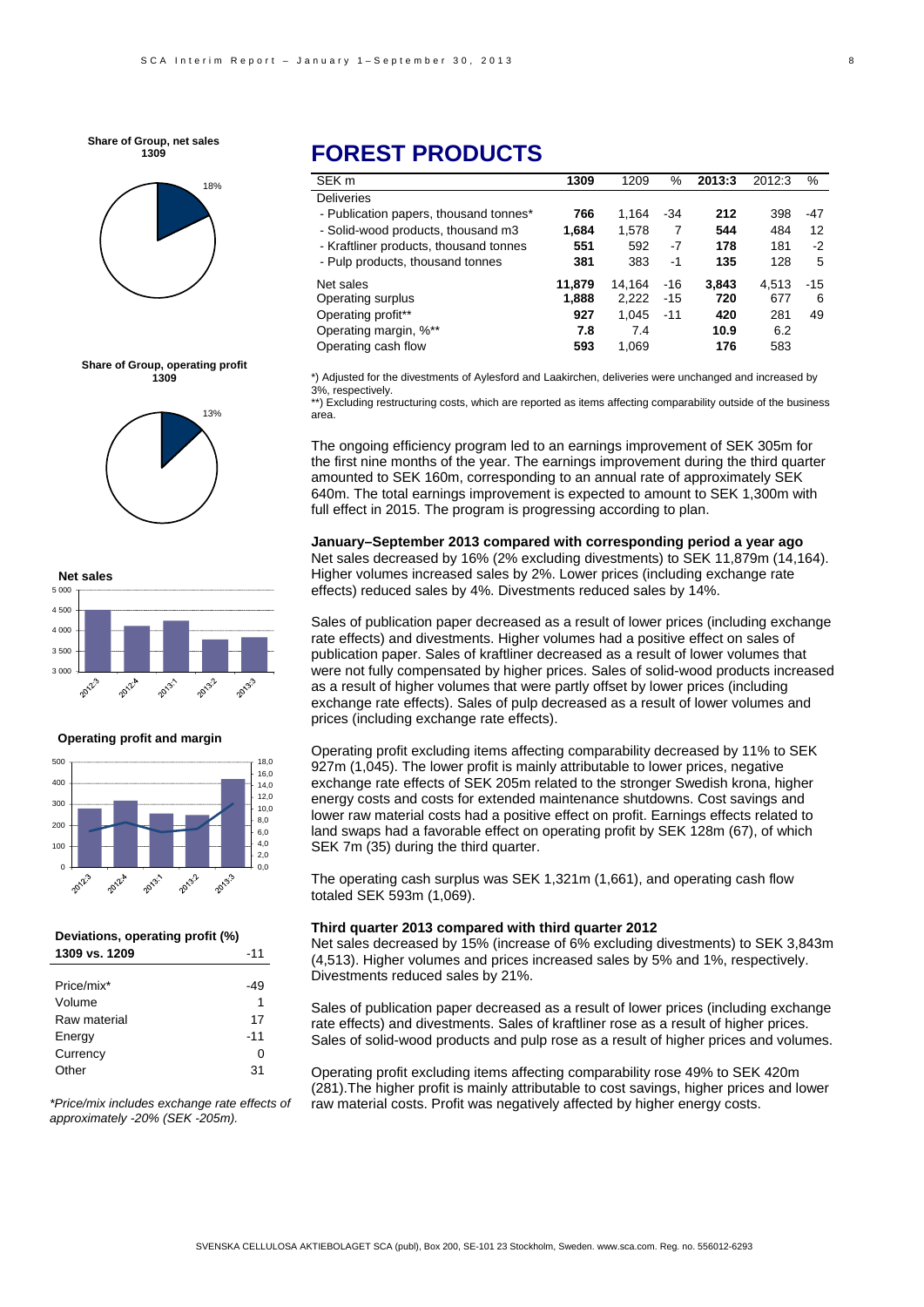### **SHARE DISTRIBUTION**

| September 30, 2013          | Class A    | Class B     | Total       |
|-----------------------------|------------|-------------|-------------|
| Registered number of shares | 87.768.057 | 617.342.037 | 705.110.094 |
| - of which treasury shares  |            | 2.767.605   | 2.767.605   |

At the end the reporting period the proportion of Class A shares was 12.4%. During the third quarter, at the request of shareholders a total of 2,532,715 Class A shares were converted to Class B shares. The total number of votes in the company is thereafter 1,495,022,607.

#### **FUTURE REPORTS**

The year-end report for 2013 will be published on January 29, 2014. SCA's 2013 Annual Report is expected to be published during the week of March 17, 2014.

In 2014, quarterly reports will be published on April 29, July 18 and October 29.

#### **ANNUAL GENERAL MEETING**

SCA's Annual General Meeting will be held at 3 p.m. (CET) on April 10, 2014, at the Stockholm Waterfront Congress Centre, Stockholm, Sweden.

#### **INVITATION TO PRESS CONFERENCE ON Q3 INTERIM REPORT 2013**

Media and analysts are invited to a press conference, where this interim report will be presented by Jan Johansson, President and CEO of SCA.

Time: 10:00 CET, Friday, October 18, 2013 Location: SCA's headquarters, Waterfront Building, Klarabergsviadukten 63, Stockholm, Sweden.

The presentation will be webcast at www.sca.com. To participate, call: +44 (0)20 7162 0077, +1 (334) 323-6201 or + 46 (0)8 5052 0110.

Stockholm, October 18, 2013 SVENSKA CELLULOSA AKTIEBOLAGET SCA (publ)

Jan Johansson President and CEO

#### **For further information, please contact:**

Johan Karlsson, Vice President Investor Relations, Corporate Communications, +46 8 788 51 30 Boo Ehlin, Vice President Media Relations, Corporate Communications, +46 8 788 51 36 Joséphine Edwall-Björklund, Senior Vice President, Corporate Communications, +46 8 788 52 34

#### **NB**

SCA discloses the information provided herein pursuant to the Securities Markets Act. This report has been prepared in both Swedish and English versions. In case of variations in the content between the two versions, the Swedish version shall govern. Submitted for publication on October 18, 2013, at 8.00 CET. This report has not been reviewed by the company's auditors.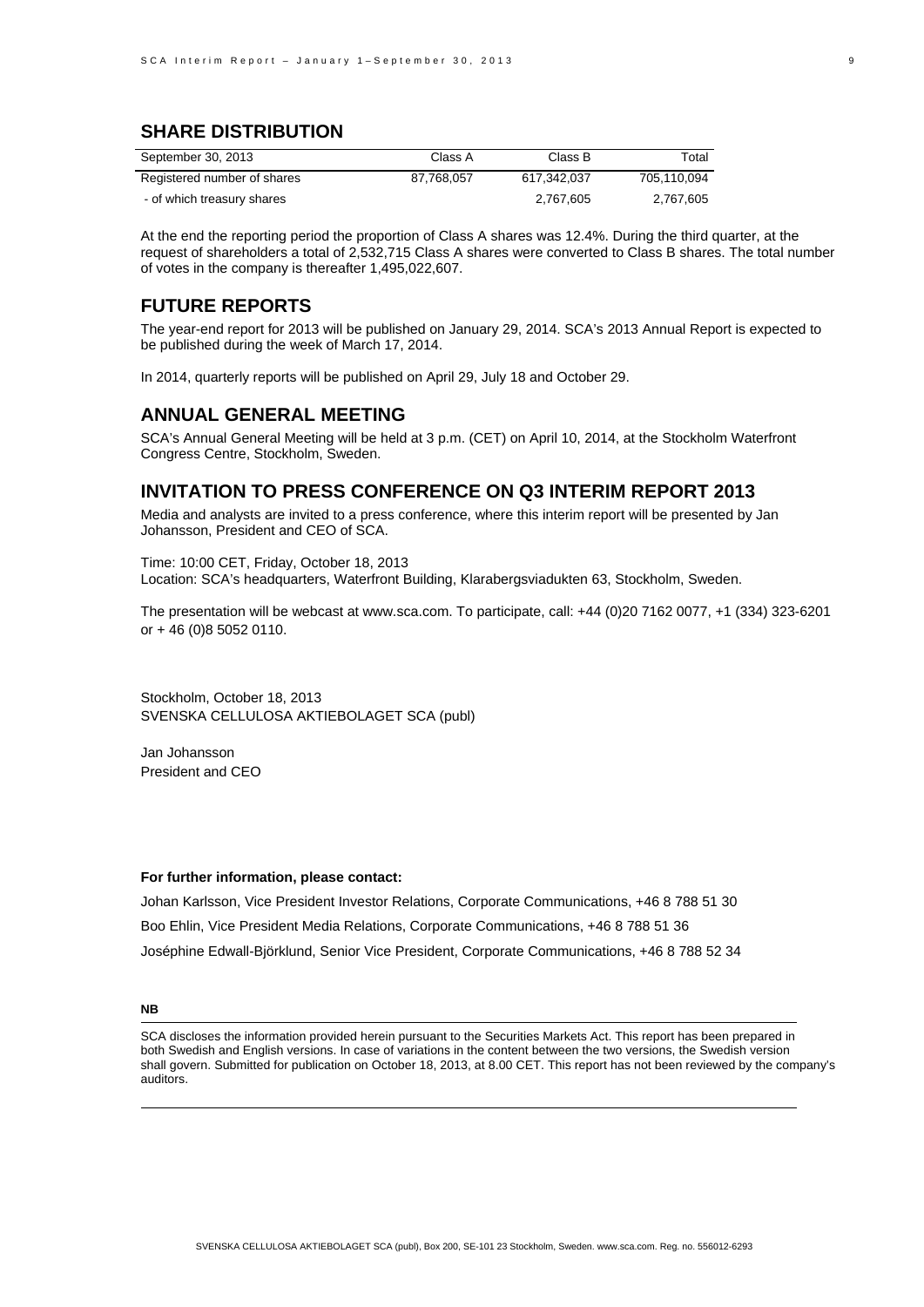## **OPERATING CASH FLOW ANALYSIS**

| SEK <sub>m</sub>                                    | 1309      | 1209       |
|-----------------------------------------------------|-----------|------------|
| Operating cash surplus                              | 9.809     | 9.160      |
| Change in working capital                           | $-1,019$  | 430        |
| Current capital expenditures, net                   | $-2,258$  | $-1,769$   |
| Restructuring costs, etc.                           | $-769$    | $-623$     |
| Operating cash flow                                 | 5,763     | 7,198      |
|                                                     |           |            |
| <b>Financial items</b>                              | $-745$    | $-971$     |
| Income taxes paid                                   | $-1,084$  | $-687$     |
| Other                                               | 126       | 67         |
| Cash flow from current operations                   | 4,060     | 5,607      |
|                                                     |           |            |
| Acquisitions                                        | $-940$    | $-14,709$  |
| Strategic capital expenditures, fixed assets        | $-1,213$  | $-1,363$   |
| <b>Divestments</b>                                  | 1,554     | 17,763     |
| Cash flow before dividend                           | 3,461     | 7,298      |
| Dividend                                            | $-3,193$  | -2,982     |
| Cash flow after dividend                            | 268       | 4,316      |
| Net cash flow from disposal group                   | 0         | 468        |
| Net cash flow                                       | 268       | 4,784      |
|                                                     |           |            |
| Net debt at the start of the period                 | $-32,927$ | $-36,648*$ |
| Net cash flow                                       | 268       | 4,784      |
| Remeasurement to equity                             | 1,382     | $-2,027$   |
| Currency effects                                    | 231       | 21         |
| Effect of reclassification of operating liability** | -186      | 0          |
| Net debt at the end of the period                   | $-31,232$ | $-33,870$  |
|                                                     |           |            |
| Debt/equity ratio                                   | 0.52      | 0.59       |
| Debt payment capacity, %                            | 36        | 39         |

\* Including disposal group

\*\* Provision for payroll tax has been reclassified to net debt under IAS 19.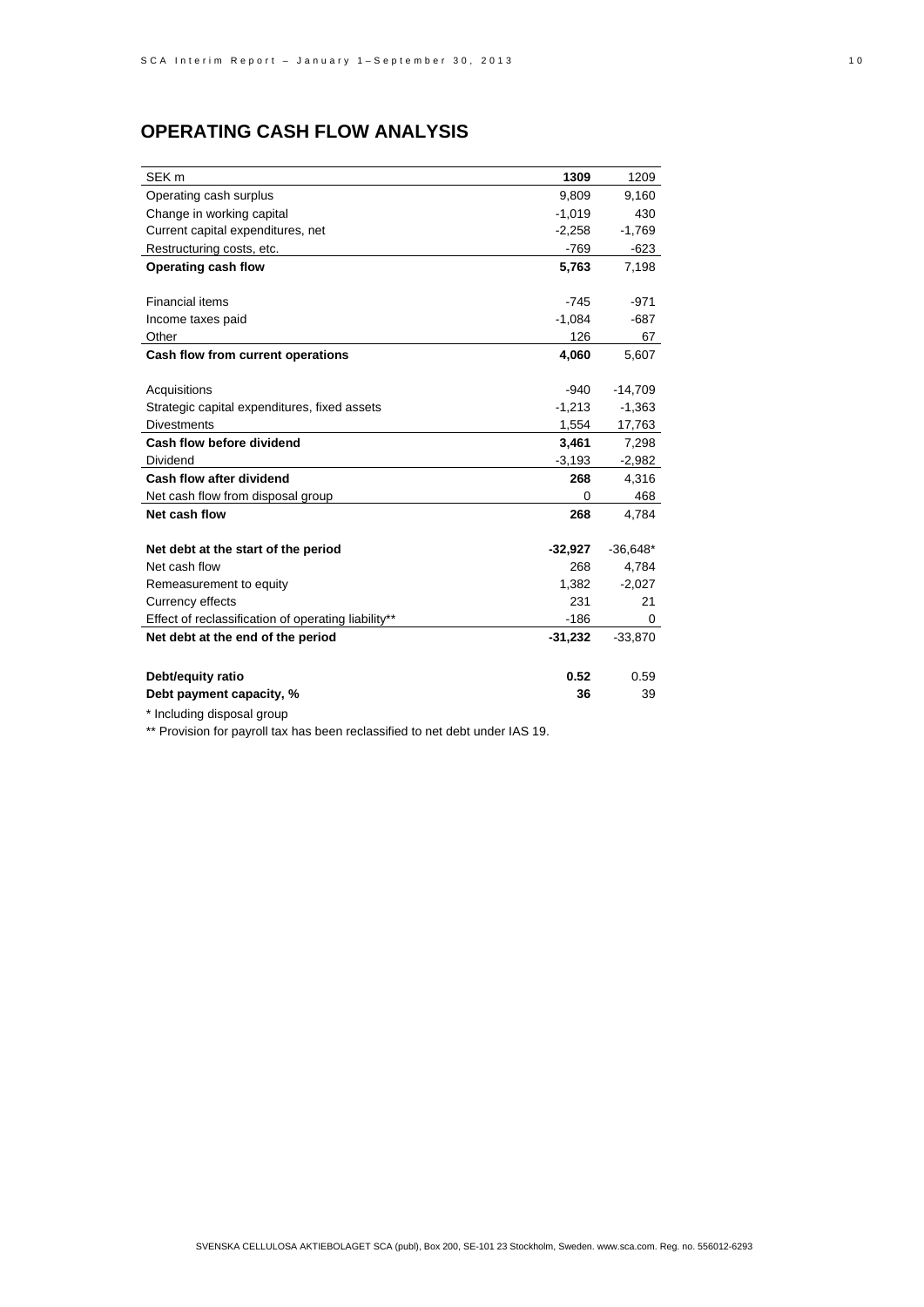## **CASH FLOW STATEMENT**

| SEK m                                                       | 1309     | 1209      | 1309*                    | 1209*  |
|-------------------------------------------------------------|----------|-----------|--------------------------|--------|
|                                                             |          |           |                          |        |
| <b>Operating activities</b>                                 |          |           |                          |        |
| Profit before tax                                           | 5,116    | 4,491     |                          |        |
| Adjustment for non-cash items <sup>1</sup>                  | 3,268    | 4,229     |                          |        |
|                                                             | 8,384    | 8,720     | $\overline{a}$           | 1,087  |
| Paid tax                                                    | $-1,084$ | -797      |                          | $-110$ |
| Cash flow from operating activities                         |          |           |                          |        |
| before changes in working capital                           | 7,300    | 7,923     |                          | 977    |
| Cash flow from changes in working capital                   |          |           |                          |        |
| Change in inventories                                       | 128      | 220       |                          |        |
| Change in operating receivables                             | $-571$   | $-1,182$  |                          | $-213$ |
| Change in operating liabilities                             | $-576$   | 1,180     |                          |        |
| Cash flow from operating activities                         | 6,281    | 8,141     | $\overline{\phantom{a}}$ | 764    |
| <b>Investing activities</b>                                 |          |           |                          |        |
| Acquisition of operations                                   | 88       | $-14,307$ |                          |        |
| Sold operations                                             | 1,336    | 17,033    |                          |        |
| Acquisition tangible and intangible assets                  | $-3,787$ | $-3,629$  |                          |        |
| Sale of tangible assets                                     | 316      | 207       |                          |        |
| Payment of loans to external parties                        | 0        | $-101$    |                          |        |
| Repayment of loans from external parties                    | 377      | 0         |                          |        |
| Cash flow from investing activities                         | $-1,670$ | $-797$    |                          | $-321$ |
| <b>Financing activities</b>                                 |          |           |                          |        |
| Acquisition of non-controlling interests                    | $-1,028$ | 0         |                          |        |
| Borrowings                                                  | 155      | 0         |                          |        |
| Amortization of debt                                        | 0        | $-4,728$  |                          |        |
| Dividends paid                                              | $-3,193$ | $-2,984$  |                          |        |
| Cash flow from financing activities                         | -4,066   | $-7,712$  |                          | $-41$  |
| Cash flow for the period                                    | 545      | $-368$    |                          | 402    |
| Cash and cash equivalents at the beginning of the year      | 2,017    | 2,752     |                          |        |
| Exchange rate differences in cash and cash equivalents      | -44      | -61       |                          |        |
| Cash and cash equivalents at the end of the period          | 2,518    | 2,323     |                          |        |
| *Of which, the packaging operations divested June 2012.     |          |           |                          |        |
|                                                             |          |           |                          |        |
| Cash flow from operating activities per share, SEK          | 8.91     | 11.55     |                          |        |
| Reconciliation with operating cash flow analysis            |          |           |                          |        |
|                                                             |          |           |                          |        |
| Cash flow for the period<br><b>Deducted items:</b>          | 545      | $-368$    |                          |        |
| Payment of loans to external parties                        | 0        | 101       |                          |        |
| Repayment of loans from external parties                    | $-377$   | 0         |                          |        |
|                                                             | $-155$   | 0         |                          |        |
| Borrowings<br>Amortization of debt                          | 0        | 4,728     |                          |        |
| <b>Added items:</b>                                         |          |           |                          |        |
| Net debt in acquired and divested operations                | 218      | 323       |                          |        |
| Accrued interest                                            | 37       | 0         |                          |        |
| Net cash flow according to operating cash flow analysis     | 268      | 4,784     |                          |        |
|                                                             |          |           |                          |        |
| <sup>1</sup> Depreciation and impairment, fixed assets      | 3,825    | 4,131     |                          |        |
| Fair-value measurement/net growth of forest assets          | -442     | -564      |                          |        |
| Unpaid related to efficiency programs                       | 396      | 129       |                          |        |
| Profit or Loss from disposals                               | 120      | 851       |                          |        |
| Payments related to efficiency programs, already recognized | -435     | -249      |                          |        |
| Other                                                       | $-196$   | -69       |                          |        |
| Total                                                       | 3,268    | 4,229     |                          |        |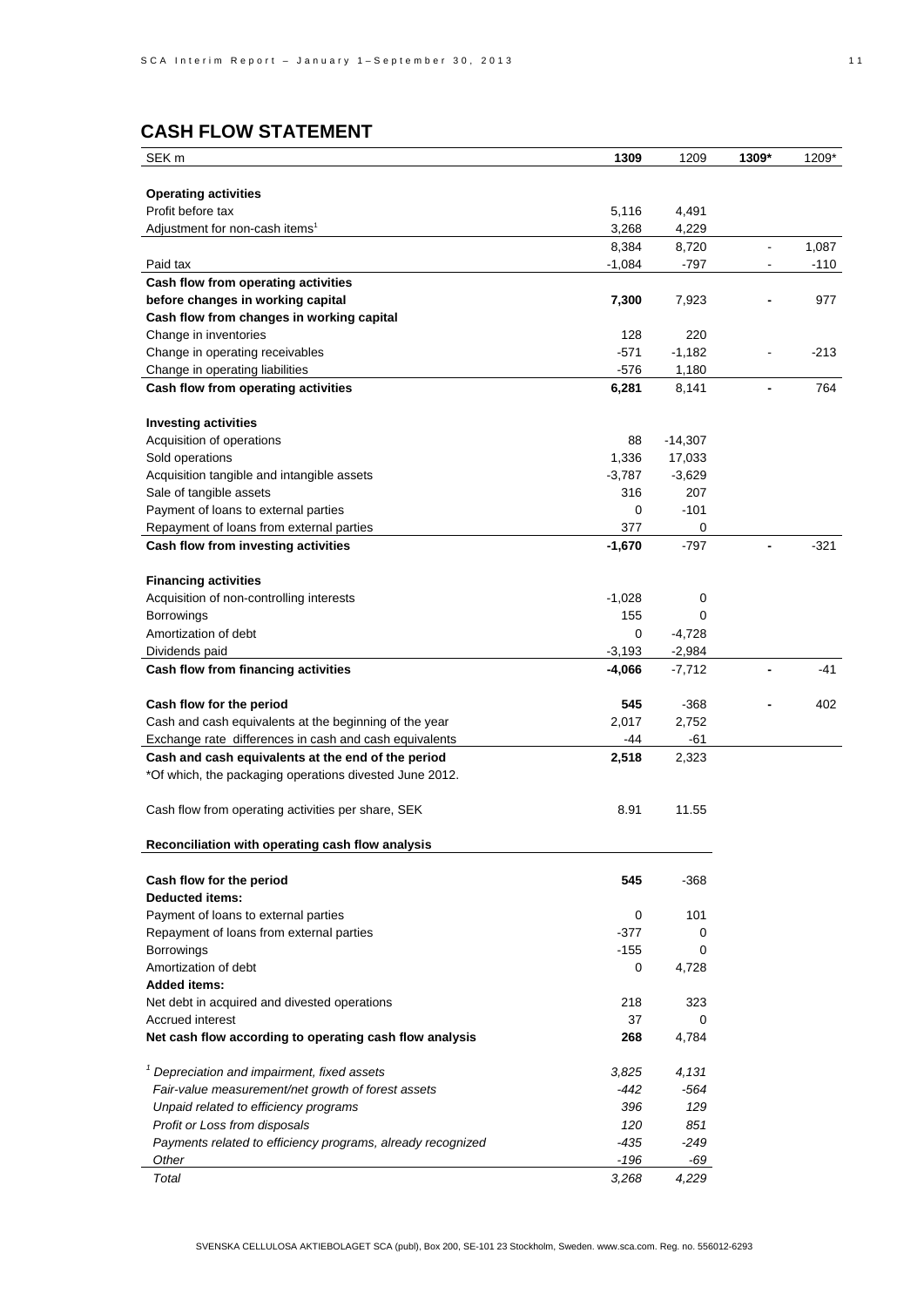# **STATEMENT OF PROFIT OR LOSS**

| SEK <sub>m</sub>                                                    | 2013:3        | 2012:3           | 2013:2         | 1309           | 1209         |
|---------------------------------------------------------------------|---------------|------------------|----------------|----------------|--------------|
| <b>Net sales</b>                                                    | 22,046        | 22,200           | 22,145         | 66,577         | 61,963       |
| Cost of goods sold <sup>1</sup>                                     | -16,383       | $-17,038$        | $-16,700$      | $-50,156$      | -46,838      |
| <b>Gross profit</b>                                                 | 5,663         | 5,162            | 5,445          | 16,421         | 15,125       |
| Sales, general and administration <sup>1</sup>                      | $-3,212$      | $-2,955$         | $-3,324$       | $-9,660$       | $-8,966$     |
| Items affecting comparability <sup>2</sup>                          | -233          | $-1,031$         | -373           | $-1,024$       | $-1,441$     |
| Share of profits of associates                                      | 73            | 78               | 35             | 124            | 65           |
| <b>Operating profit</b>                                             | 2,291         | 1,254            | 1,783          | 5,861          | 4,783        |
| <b>Financial items</b>                                              | -268          | -324             | $-213$         | -745           | -971         |
| <b>Profit before tax</b>                                            | 2,023         | 930              | 1,570          | 5,116          | 3,812        |
| Tax                                                                 | $-574$        | -560             | -416           | $-1,378$       | $-1,396$     |
| Net profit for the period continued operations                      | 1,449         | 370              | 1,154          | 3,738          | 2,416        |
| Net profit for the period from disposal group                       | 0             | 0                | 0              | 0              | 503          |
| Net profit for the period                                           | 1,449         | 370              | 1,154          | 3,738          | 2,919        |
| Earnings attributable to:                                           |               |                  |                |                |              |
| Owners of the parent                                                | 1,449         | 356              | 1,143          | 3,711          | 2,870        |
| Non-controlling interests                                           | 0             | 14               | 11             | 27             | 49           |
|                                                                     |               |                  |                |                |              |
| Earnings per share, SEK - owners of the parent total operations     |               |                  |                |                |              |
| - before dilution effects                                           | 2.06          | 0.51             | 1.63           | 5.28           | 4.09         |
| - after dilution effects                                            | 2.06          | 0.51             | 1.63           | 5.28           | 4.09         |
| Earnings per share, SEK - owners of the parent continued operations |               |                  |                |                |              |
| - before dilution effects                                           | 2.06          | 0.51             | 1.63           | 5.28           | 3.37         |
| - after dilution effects                                            | 2.06          | 0.51             | 1.63           | 5.28           | 3.37         |
| <b>Calculation of earnings per share</b>                            | 2013:3        | 2012:3           | 2013:2         | 1309           | 1209         |
| Earnings attributable to owners of the parent                       | 1,449         | 356              | 1,143          | 3,711          | 2,870        |
|                                                                     |               |                  |                |                |              |
| Average no. of shares before dilution, millions                     | 702.3         | 702.3            | 702.3          | 702.3          | 702.3        |
| Average no. of shares after dilution, millions                      | 702.3         | 702.3            | 702.3          | 702.3          | 702.3        |
|                                                                     |               |                  |                |                |              |
| <sup>1</sup> Of which, depreciation                                 | $-1,222$      | $-1,270$         | $-1,208$       | $-3,672$       | $-3,624$     |
| <sup>2</sup> Distribution of items affecting comparability          |               |                  |                |                |              |
| Distribution of restructuring costs, etc. per function              |               |                  |                |                |              |
| Cost of goods sold                                                  | -63           | -35              | -62            | $-213$         | -47          |
| Sales, general and administration<br>Impairment, etc.               | -160<br>$-10$ | $-159$<br>$-837$ | $-310$<br>$-1$ | -648<br>$-163$ | -557<br>-837 |
| Total items affecting comparability                                 | $-233$        | $-1,031$         | $-373$         | $-1,024$       | $-1,441$     |
|                                                                     |               |                  |                |                |              |
| <b>Gross margin</b>                                                 | 25.7          | 23.3             | 24.6           | 24.7           | 24.4         |
| Operating margin                                                    | 10.4          | 5.6              | 8.1            | 8.8            | 7.7          |
| Financial net margin                                                | $-1.2$        | $-1.5$           | $-1.0$         | $-1.1$         | $-1.6$       |
| Profit margin                                                       | 9.2           | 4.1              | 7.1            | 7.7            | 6.1          |
| Tax                                                                 | $-2.6$        | $-2.5$           | $-1.9$         | $-2.1$         | $-2.3$       |
| Net margin *                                                        | 6.6           | 1.6              | 5.2            | 5.6            | 3.8          |
| * Excluding Net profit for the period from disposal group           |               |                  |                |                |              |
| <b>Excluding items affecting comparability:</b>                     | 2013:3        | 2012:3           | 2013:2         | 1309           | 1209         |
| Gross margin                                                        | 25.7          | 23.3             | 24.6           | 24.7           | 24.4         |
| Operating margin                                                    | 11.4          | 10.3             | 9.7            | 10.3           | 10.0         |
| Financial net margin                                                | $-1.2$        | $-1.5$           | $-1.0$         | $-1.1$         | $-1.6$       |
| Profit margin                                                       | 10.2          | 8.8              | 8.7            | 9.2            | 8.4          |
| Tax                                                                 | $-2.9$        | -2.7             | $-2.2$         | -2.4           | $-2.4$       |
| Net margin *                                                        | 7.3           | 6.1              | 6.5            | 6.8            | 6.0          |

\* Excluding Net profit for the period from disposal group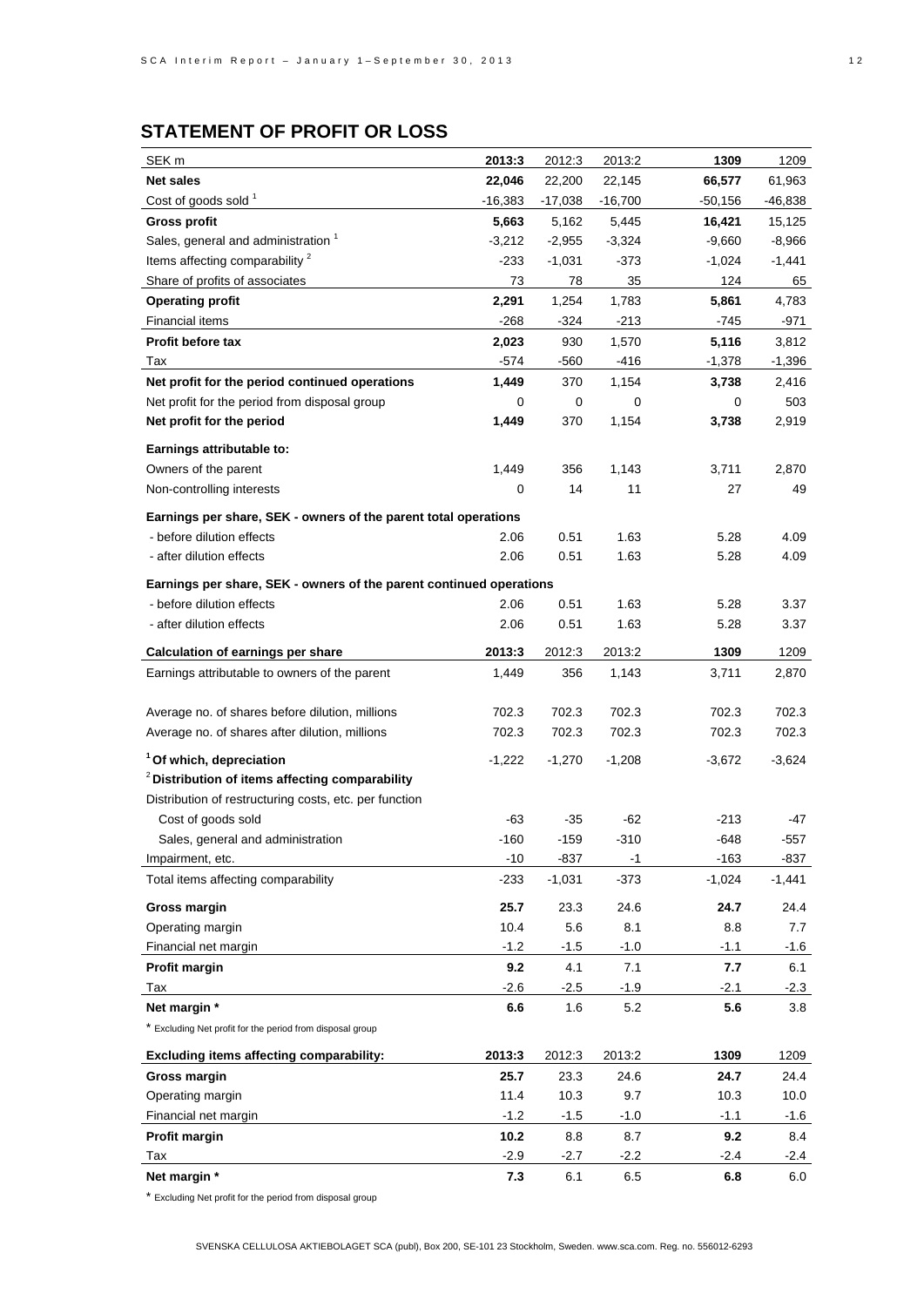## **STATEMENT OF PROFIT OR LOSS AND OTHER COMPREHENSIVE INCOME**

| SEK <sub>m</sub>                                                  | 2013:3   | 2012:3   | 2013:2 | 1309    | 1209     |
|-------------------------------------------------------------------|----------|----------|--------|---------|----------|
| Profit for the period                                             | 1,449    | 370      | 1,154  | 3,738   | 2,919    |
| Other comprehensive income for the period                         |          |          |        |         |          |
| Items never reclassified subsequently to profit or loss           |          |          |        |         |          |
| Actuarial gains/losses on defined benefit pension plans           | $-421$   | $-508$   | 842    | 1,208   | $-2,173$ |
| Income tax relating to components of other comprehensive income   | 127      | $-38$    | $-226$ | $-309$  | 468      |
|                                                                   | $-294$   | $-546$   | 616    | 899     | $-1,705$ |
| Items that may be reclassified subsequently to profit or loss     |          |          |        |         |          |
| Available-for-sale financial assets                               | 68       | 58       | $-42$  | 174     | 132      |
| Cash flow hedges                                                  | 98       | 38       | $-223$ | 9       | 46       |
| Exchange differences on translating foreign operations            | $-1,036$ | $-2,895$ | 1,940  | $-510$  | $-4,346$ |
| Gains/losses from hedges of net investments in foreign operations | 204      | 1,397    | $-778$ | 17      | 2,027    |
| Income tax relating to components of other comprehensive income   | $-66$    | 7        | 226*   | $-254*$ | $-19$    |
|                                                                   | $-732$   | $-1,395$ | 1,123  | $-564$  | $-2,160$ |
| Other comprehensive income for the period, net of tax             | $-1,026$ | $-1,941$ | 1,739  | 335     | $-3,865$ |
| Total comprehensive income for the period                         | 423      | $-1,571$ | 2,893  | 4,073   | $-946$   |
| Total comprehensive income attributable to:                       |          |          |        |         |          |
| Owners of the parent                                              | 425      | $-1,562$ | 2,841  | 4,023   | $-963$   |
| Non-controlling interests                                         | $-2$     | -9       | 52     | 50      | 17       |
| *) Whereof a correction of previous year                          |          |          | $-249$ | $-249$  |          |

## **CONSOLIDATED STATEMENT OF CHANGES IN EQUITY**

| SEK <sub>m</sub>                                | 1309     | 1209     |
|-------------------------------------------------|----------|----------|
| Attributable to owners of the parent            |          |          |
| Opening balance, January 1                      | 59,706   | 60,752   |
| Total comprehensive income for the period       | 4,023    | -963     |
| <b>Dividend</b>                                 | $-3,161$ | $-2,950$ |
| Acquisition of non-controlling interests        | $-666$   | 0        |
| Revaluation effect of non-controlling interests | -3       | $-3$     |
| <b>Closing balance</b>                          | 59,899   | 56,836   |
| Non-controlling interests                       |          |          |
| Opening balance, January 1                      | 458      | 539      |
| Total comprehensive income for the period       | 50       | 17       |
| <b>Dividend</b>                                 | $-32$    | $-34$    |
| Acquisition of non-controlling interests        | $-335$   | $-7$     |
| <b>Closing balance</b>                          | 141      | 515      |
| Total equity, closing balance                   | 60,040   | 57,351   |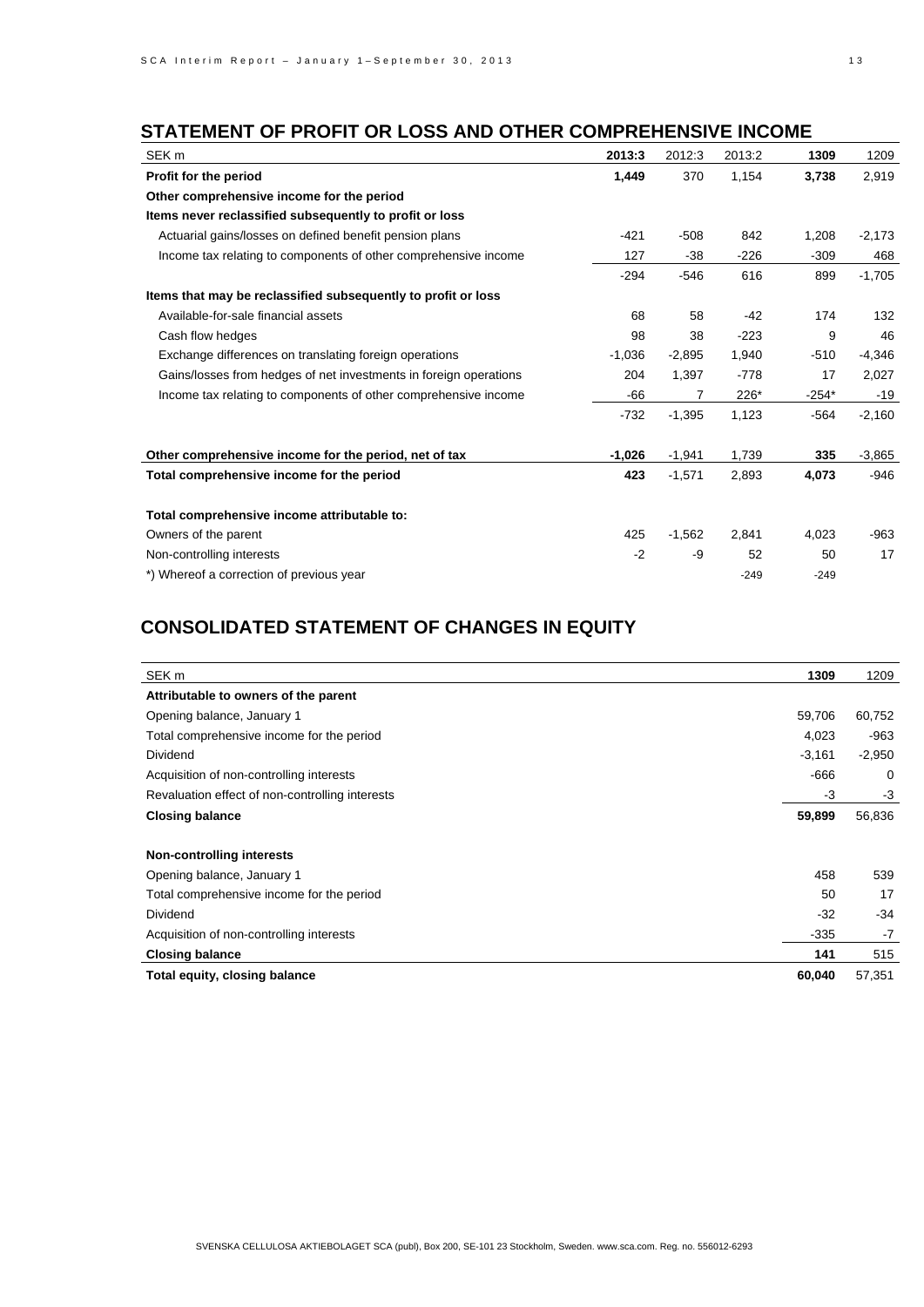# **CONSOLIDATED BALANCE SHEET**

| SEK <sub>m</sub>                                                                           | <b>Note</b> | September 30, 2013 | December 31, 2012 |
|--------------------------------------------------------------------------------------------|-------------|--------------------|-------------------|
|                                                                                            |             |                    |                   |
| <b>Assets</b>                                                                              |             |                    |                   |
| Goodwill                                                                                   |             | 11,610             | 12,169            |
| Other intangible assets                                                                    |             | 4,971              | 5,460             |
| Tangible assets                                                                            |             | 74,490             | 74,205            |
| Shares and participations                                                                  |             | 2,589              | 2,517             |
| Non-current financial assets                                                               | 4           | 3,271              | 3,614             |
| Other non-current receivables                                                              | 4           | 1,700              | 905               |
| <b>Total non-current assets</b>                                                            |             | 98,631             | 98,870            |
|                                                                                            |             |                    |                   |
| Operating receivables and inventories                                                      | 4           | 27,604             | 28,539            |
| <b>Current financial assets</b>                                                            | 4           | 144                | 168               |
| Non-current assets held for sale                                                           |             | 118                | 1,937             |
| Cash and cash equivalents                                                                  |             | 2,518              | 2,017             |
| <b>Total current assets</b>                                                                |             | 30,384             | 32,661            |
| <b>Total assets</b>                                                                        |             | 129,015            | 131,531           |
|                                                                                            |             |                    |                   |
| <b>Equity</b>                                                                              |             |                    |                   |
| Owners of the parent                                                                       |             | 59,899             | 59,706            |
| Non-controlling interests                                                                  |             | 141                | 458               |
| <b>Total equity</b>                                                                        |             | 60,040             | 60,164            |
|                                                                                            |             |                    |                   |
| <b>Liabilities</b>                                                                         |             |                    |                   |
| Provisions for pensions                                                                    |             | 3,512              | 4,861             |
| Other provisions                                                                           |             | 9,637              | 9,107             |
| Non-current financial liabilities                                                          | 4           | 27,115             | 23,759            |
| Other non-current liabilities                                                              | 4           | 802                | 1,013             |
| <b>Total non-current liabilities</b>                                                       |             | 41,066             | 38,740            |
|                                                                                            |             |                    |                   |
| Current financial liabilities <sup>1</sup>                                                 | 4           | 6,424              | 9,955             |
| Other current liabilities                                                                  | 4           | 21,485             | 22,672            |
| <b>Total current liabilities</b>                                                           |             | 27,909             | 32,627            |
| <b>Total liabilities</b>                                                                   |             | 68,975             | 71,367            |
| <b>Total equity and liabilities</b>                                                        |             | 129,015            | 131,531           |
|                                                                                            |             |                    |                   |
| <sup>1</sup> Committed credit lines amount to SEK 17,660m of which unutilized SEK 17,660m. |             |                    |                   |
| Debt/equity ratio                                                                          |             | 0.52               | 0.55              |
| Visible equity/assets ratio                                                                |             | 46%                | 45%               |
|                                                                                            |             |                    |                   |
| Return on capital employed                                                                 |             | 8%                 | 7%                |
| Return on equity                                                                           |             | 8%                 | 8%                |
| <b>Excluding items affecting comparability:</b>                                            |             |                    |                   |
| Return on capital employed                                                                 |             | 10%                | 10%               |
| Return on equity                                                                           |             | 11%                | 12%               |
|                                                                                            |             |                    |                   |
| Equity per share, SEK                                                                      |             | 85                 | 85                |
| Capital employed                                                                           |             | 91,272             | 93,091            |
| - of which working capital                                                                 |             | 6,970              | 6,625             |
| Provisions for restructuring costs are included in the balance sheet as follows:           |             |                    |                   |
| - Other provisions*                                                                        |             | 635                | 613               |
| - Operating liabilities                                                                    |             | 544                | 630               |
| *) of which, provision for tax risks                                                       |             | 482                | 482               |
|                                                                                            |             |                    |                   |
| Net debt                                                                                   |             | 31,232             | 32,927            |
| <b>Total Equity</b>                                                                        |             | 60,040             | 60,164            |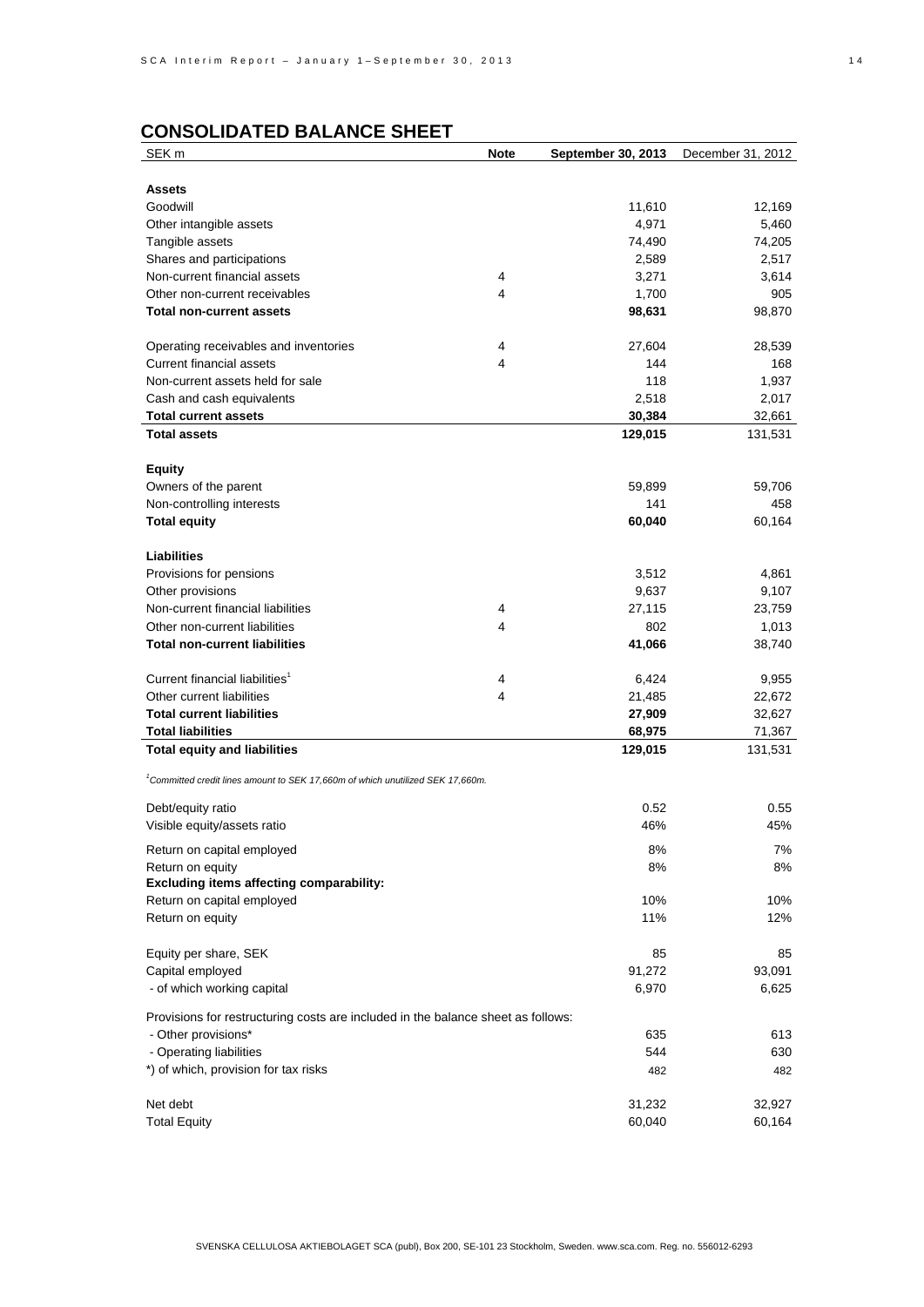## **NET SALES**

| SEK <sub>m</sub>       | 1309   | 1209          | 2013:3 | 2013:2        | 2013:1 |        | 2012:4 2012:3 2012:2 |          |
|------------------------|--------|---------------|--------|---------------|--------|--------|----------------------|----------|
| Personal Care          | 20.041 | 19.261        | 6.673  | 6.764         | 6.604  | 7.033  | 6.490                | 6.530    |
| Tissue                 |        | 34.922 29.915 | 11.642 | 11.650        | 11.630 | 12.460 | 11.333               | 9.461    |
| <b>Forest Products</b> |        | 11.879 14.164 | 3.843  | 3.788         | 4.248  | 4.119  | 4.513                | 4.868    |
| Other                  | 121    | 1.046         | 5      | 33            | 83     | 222    | 248                  | 418      |
| Intra-group deliveries | -386   | $-2.423$      | $-117$ | -90           | $-179$ | $-389$ | -384                 | $-1.004$ |
| <b>Total net sales</b> | 66.577 | 61,963        | 22.046 | 22,145 22,386 |        | 23,445 | 22.200               | 20.273   |

## **OPERATING PROFIT**

| SEK <sub>m</sub>                                                              | 1309     | 1209     | 2013:3 | 2013:2 | 2013:1 | 2012:4   | 2012:3   | 2012:2 |
|-------------------------------------------------------------------------------|----------|----------|--------|--------|--------|----------|----------|--------|
| <b>Personal Care</b>                                                          | 2,420    | 2,296    | 804    | 806    | 810    | 884      | 847      | 781    |
| Tissue                                                                        | 4,028    | 3,221    | 1,498  | 1,295  | 1,235  | 1,419    | 1,275    | 1,021  |
| <b>Forest Products</b>                                                        | 927      | 1,045    | 420    | 250    | 257    | 318      | 281      | 433    |
| Other                                                                         | -490     | $-338$   | $-198$ | $-195$ | -97    | -199     | $-118$   | $-130$ |
| Total operating profit <sup>1</sup>                                           | 6,885    | 6,224    | 2,524  | 2,156  | 2,205  | 2,422    | 2,285    | 2,105  |
| Financial items                                                               | $-745$   | $-971$   | $-268$ | $-213$ | $-264$ | $-293$   | $-324$   | $-316$ |
| Profit before tax <sup>1</sup>                                                | 6,140    | 5,253    | 2,256  | 1,943  | 1,941  | 2,129    | 1,961    | 1,789  |
| Tax                                                                           | 1,628    | 1,481    | $-636$ | $-492$ | $-500$ | 853      | $-589$   | $-479$ |
| Net profit for the period from disposal group                                 | 0        | 503      | 0      | 0      | 0      | 0        | $\Omega$ | 234    |
| Net profit for the period $2$                                                 | 4,512    | 4,275    | 1,620  | 1,451  | 1,441  | 2,982    | 1,372    | 1,544  |
| <sup>1</sup> Excluding items affecting comparability before tax amounting to: | $-1,024$ | $-1,441$ | $-233$ | $-373$ | $-418$ | $-1,193$ | $-1,031$ | $-260$ |
| <sup>2</sup> Excluding items affecting comparability after tax amounting to:  | $-774$   | $-1,356$ | $-171$ | $-297$ | $-306$ | $-901$   | $-1,002$ | $-226$ |

## **OPERATING MARGIN**

| %                      | 1309 | 1209      |      | 2013:3 2013:2 2013:1 2012:4 2012:3 2012:2 |      |           |      |      |
|------------------------|------|-----------|------|-------------------------------------------|------|-----------|------|------|
| <b>Personal Care</b>   |      | 12.1 11.9 | 12.0 | 11.9                                      | 12.3 | 12.6      | 13.1 | 12.0 |
| Tissue                 |      | 11.5 10.8 | 12.9 | 11.1                                      |      | 10.6 11.4 | 11.3 | 10.8 |
| <b>Forest Products</b> | 7.8  | 7.4       | 10.9 | 6.6                                       | 6.0  | 7.7       | 6.2  | 8.9  |

## **STATEMENT OF PROFIT OR LOSS**

| SEK <sub>m</sub>                              | 2013:3    | 2013:2    | 2013:1    | 2012:4    | 2012:3    |
|-----------------------------------------------|-----------|-----------|-----------|-----------|-----------|
| <b>Net sales</b>                              | 22,046    | 22,145    | 22,386    | 23,445    | 22,200    |
| Cost of goods sold                            | $-16.383$ | $-16,700$ | $-17,073$ | $-17,611$ | $-17,038$ |
| Gross profit                                  | 5,663     | 5,445     | 5,313     | 5,834     | 5,162     |
| Sales, general and administration             | $-3,212$  | $-3,324$  | $-3,124$  | $-3,506$  | $-2,955$  |
| Items affecting comparability                 | $-233$    | $-373$    | $-418$    | $-1,193$  | $-1,031$  |
| Share of profits of associates                | 73        | 35        | 16        | 94        | 78        |
| <b>Operating profit</b>                       | 2,291     | 1,783     | 1,787     | 1,229     | 1,254     |
| Financial items                               | $-268$    | $-213$    | $-264$    | $-293$    | $-324$    |
| <b>Profit before tax</b>                      | 2,023     | 1,570     | 1,523     | 936       | 930       |
| Taxes                                         | $-574$    | $-416$    | $-388$    | 1,145     | $-560$    |
| Net profit for the period from disposal group | 0         | 0         | 0         | 0         | 0         |
| Net profit for the period                     | 1,449     | 1,154     | 1,135     | 2,081     | 370       |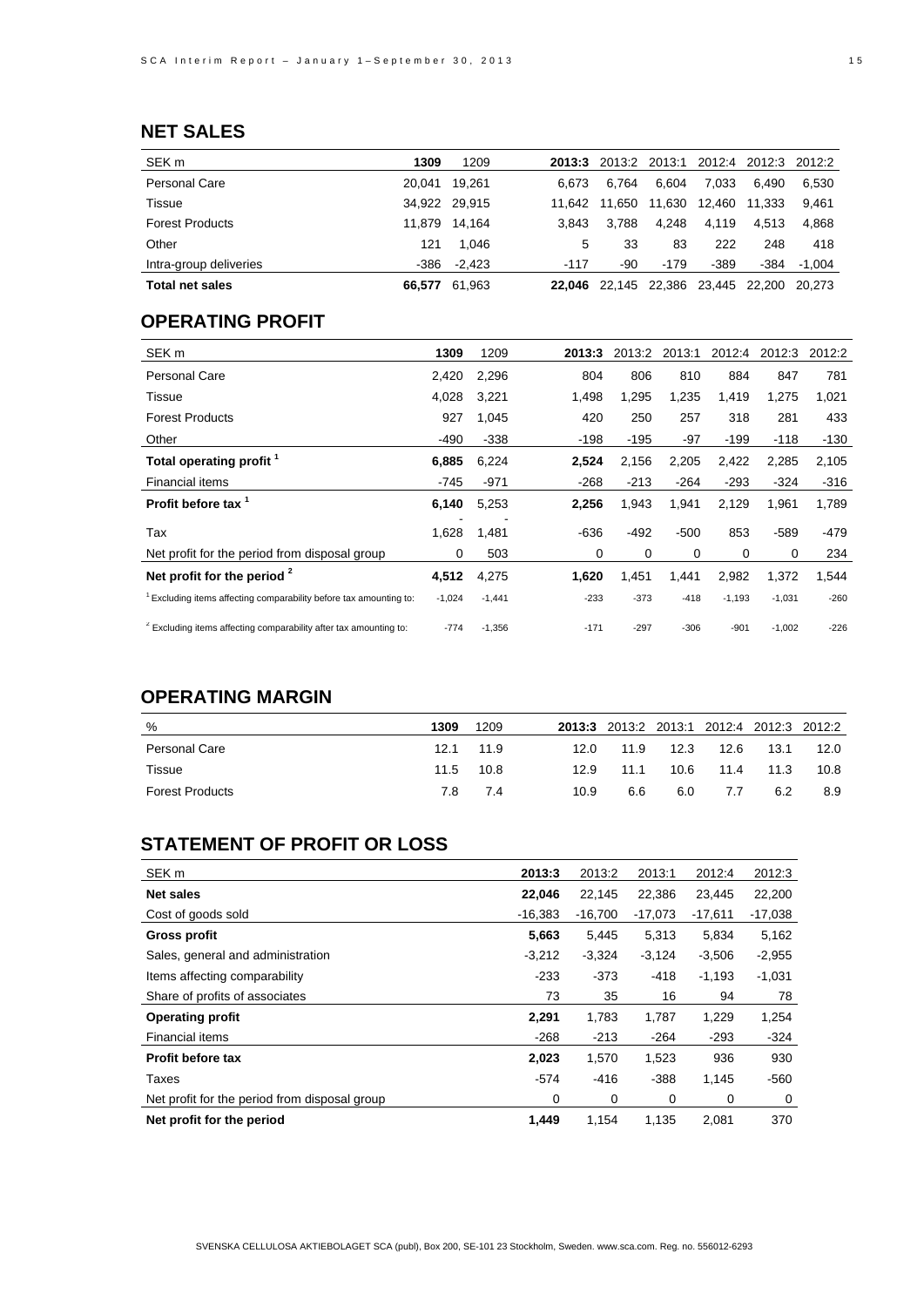## **INCOME STATEMENT PARENT COMPANY**

| SEK m                     | 1309   | 1209   |
|---------------------------|--------|--------|
| Administrative expenses   | $-579$ | $-422$ |
| Other operating income    | 279    | 126    |
| Other operating expenses  | $-161$ | -126   |
| <b>Operating profit</b>   | $-461$ | $-422$ |
| Financial items           | 354    | 989    |
| Profit before tax         | $-107$ | 567    |
| Tax                       | 432    | 664    |
| Net profit for the period | 325    | 1,231  |

### **BALANCE SHEET PARENT COMPANY**

| SEK <sub>m</sub>                         | September 30, 2013 | December 31, 2012 |
|------------------------------------------|--------------------|-------------------|
| Intangible fixed assets                  |                    |                   |
| Tangible fixed assets                    | 6,769              | 6,724             |
| <b>Financial fixed assets</b>            | 124,278            | 124,804           |
| Total fixed assets                       | 131,048            | 131,529           |
| Total current assets                     | 835                | 3,480             |
| <b>Total assets</b>                      | 131,883            | 135,009           |
|                                          |                    |                   |
| Restricted equity                        | 10,996             | 10,996            |
| Unrestricted equity                      | 36,506             | 39,342            |
| Total equity                             | 47,502             | 50,338            |
| Untaxed reserves                         | 181                | 181               |
| Provisions                               | 1,205              | 1,194             |
| Non-current liabilities                  | 20,849             | 15,593            |
| <b>Current liabilities</b>               | 62,146             | 67,703            |
| Total equity, provisions and liabilities | 131,883            | 135,009           |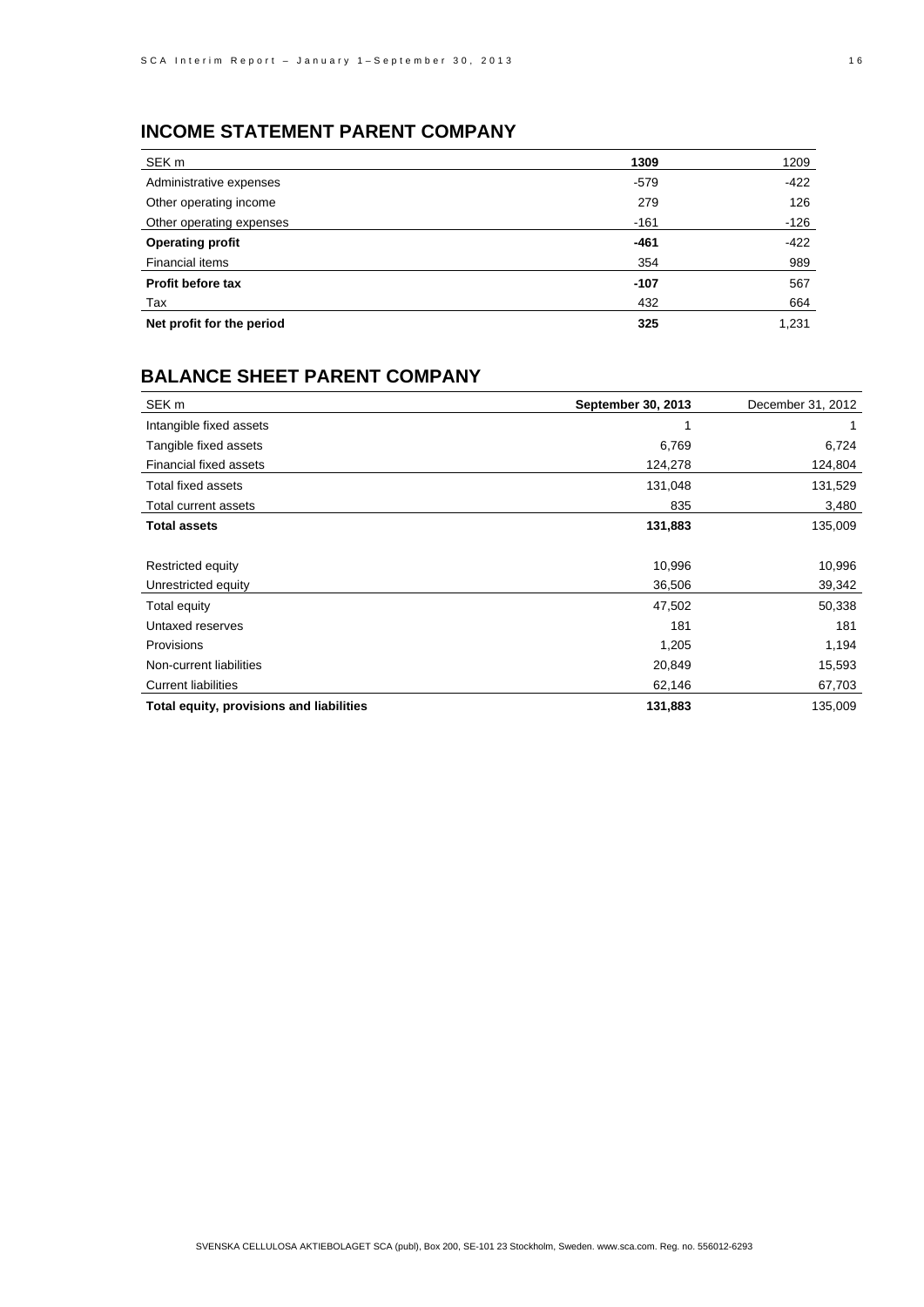# **NOTES**

#### **1 ACCOUNTING PRINCIPLES**

This interim report has been prepared in accordance with IAS 34 and recommendation RFR 1 of the Swedish Financial Reporting Board (RFR), and with regard to the Parent Company, RFR 2. The accounting principles applied correspond to those described in the 2012 Annual Report.

Effective January 1, 2013, SCA applies the following new or amended IFRSs:

- IAS 19 Employee Benefits
- IFRS 13 Fair Value Measurement
- IAS 1 Presentation of Financial Statements Recognition of items in other comprehensive income

The amendments in IAS 19 Employee Benefits consist mainly of the removal of the corridor approach and the replacement of interest expenses and the expected return on plan assets by a net interest figure calculated using the discounting rate, based on the net surplus or deficit in the defined-benefit plan. For SCA, which already applies immediate recognition of actuarial gains and losses, the amendment imposes a restriction insofar as the return on plan assets in profit or loss is limited to a predetermined discounting rate instead of the company's long-term expectation of the actual return on plan assets, which applied through 2012. For 2012, the amended interest calculation would have reduced profit for the period by SEK 205m. IFRS 13 Fair Value Measurement aims to improve consistency and reduce complexity in the application of fair value measurement by providing a precise definition and a shared source in IFRS for fair value measurements and associated disclosures. The requirements do not expand the area of application for when fair value is required to be used, but provide guidance on how it should be applied when other IFRSs already require or permit fair value measurement. The standard is not expected to have any material impact on the Group. Other changes are not expected to have any material impact on the Group's or Parent Company's result of operations, financial position or disclosures.

### **2 RISKS AND UNCERTAINTIES**

SCA's risk exposure and risk management are described on pages 56–61 of the 2012 Annual Report. No significant changes have taken place that have affected the reported risks.

Risks in conjunction with company acquisitions are analyzed in the due diligence processes that SCA carries out prior to all acquisitions. In cases where acquisitions have been carried out that may affect the assessment of SCA's risk exposure, these are described under the heading "Other events" in interim reports.

#### **Risk management processes**

SCA's board decides on the Group's strategic direction, based on recommendations made by Group management. Responsibility for the long-term, overall management of strategic risks corresponds to the company's delegation structure, from the Board to the CEO and from the CEO to the business unit heads. This means that most operational risks are managed by SCA's business units at the local level, but that they are coordinated when considered necessary. The tools used in this coordination consist primarily of the business units' regular reporting and the annual strategy process, where risks and risk management are a part of the process.

SCA's financial risk management is centralized, as is the Group's internal bank for the Group companies' financial transactions and management of the Group's energy risks. Financial risks are managed in accordance with the Group's finance policy, which is adopted by SCA's board and which – together with SCA's energy risk policy – makes up a framework for risk management. Risks are aggregated and followed up on a regular basis to ensure compliance with these guidelines. SCA has also centralized other risk management.

SCA has a staff function for internal audit, which monitors compliance in the organization with the Group's policies.

#### **3 RELATED PARTY TRANSACTIONS**

No transactions have been carried out between SCA and related parties that had a material impact on the company's financial position and results of operations.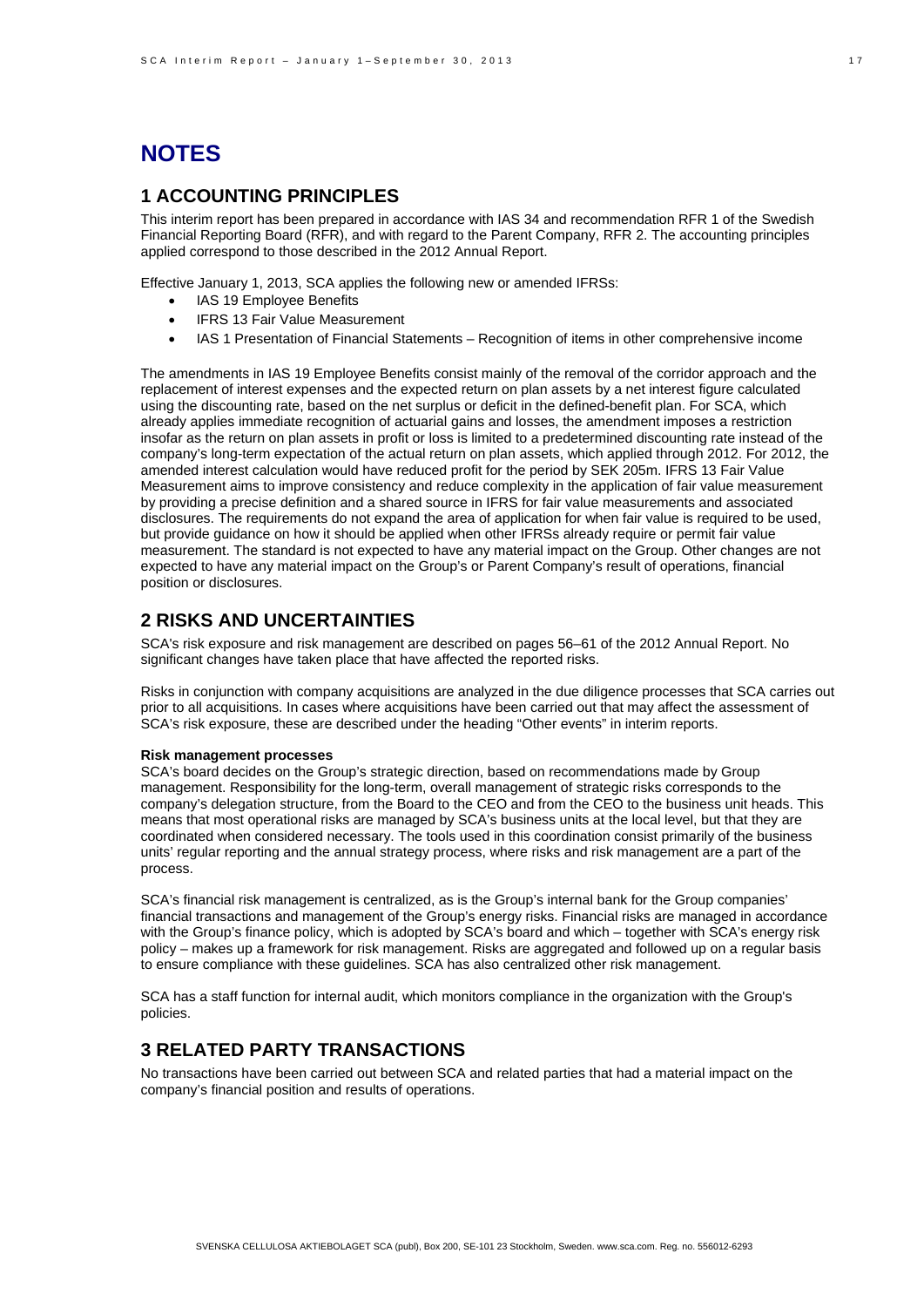### **4 FINANCIAL INSTRUMENTS**

Distribution by level for measurement at fair value

|                                      |             |                          |                          |            | Financial   |                 |        |
|--------------------------------------|-------------|--------------------------|--------------------------|------------|-------------|-----------------|--------|
|                                      | Carrying    | Measured at              | <b>Derivatives</b>       | Available- | liabilities |                 |        |
|                                      | amount in   | fair value               | used for                 | for-sale   | measured at |                 |        |
|                                      | the balance | through profit           | hedge                    | financial  | amortized   | Of which fair   |        |
| SEK <sub>m</sub>                     | sheet       | or loss                  | accounting               | assets     | cost        | value by level1 |        |
| September 30, 2013                   |             |                          |                          |            |             | 1               | 2      |
|                                      |             |                          |                          |            |             |                 |        |
| Derivatives                          | 1,030       | 289                      | 741                      |            |             |                 | 1,030  |
| Non-current financial assets         | 1,580       |                          |                          | 1,580      |             | 1,572           | 8      |
| <b>Total assets</b>                  | 2,610       | 289                      | 741                      | 1,580      | 0           | 1,572           | 1,038  |
|                                      |             |                          |                          |            |             |                 |        |
| Derivatives                          | 558         | 166                      | 392                      |            |             |                 | 558    |
| <b>Financial liabilities</b>         |             |                          |                          |            |             |                 |        |
| <b>Current financial liabilities</b> | 6,333       | 519                      |                          |            | 5,814       |                 | 519    |
| Non-current financial liabilities    | 26,846      | 15,465                   |                          |            | 11,381      |                 | 15,465 |
| <b>Total liabilities</b>             | 33,737      | 16,150                   | 392                      |            | 17,195      | 17,195          | 16,542 |
|                                      |             |                          |                          |            |             |                 |        |
|                                      |             |                          |                          |            |             |                 |        |
| December 31, 2012                    |             |                          |                          |            |             |                 |        |
|                                      |             |                          |                          |            |             |                 |        |
| Derivatives                          | 1,400       | 397                      | 1,003                    |            |             |                 | 1,400  |
| Non-current financial assets         | 1,448       | $\overline{\phantom{a}}$ | $\overline{\phantom{a}}$ | 1,448      |             | 1,440           | 8      |
| <b>Total assets</b>                  | 2,848       | 397                      | 1,003                    | 1,448      |             | 1,440           | 1,408  |
|                                      |             |                          |                          |            |             |                 |        |
| Derivatives                          | 484         | 156                      | 328                      |            |             |                 | 484    |
| <b>Financial liabilities</b>         |             |                          |                          |            |             |                 |        |
| <b>Current financial liabilities</b> | 9,834       |                          |                          |            | 9,834       |                 |        |
| Non-current financial liabilities    | 23,583      | 12,943                   |                          | ٠          | 10,640      | $\blacksquare$  | 12,943 |
| <b>Total liabilities</b>             | 33,901      | 13,099                   | 328                      | ٠          | 20,474      |                 | 13,427 |
|                                      |             |                          |                          |            |             |                 |        |

<sup>1</sup> No financial instruments have been classified to level 3

The fair value of trade receivables, other current and non-current receivables, cash and cash equivalents, trade payables and other current and non-current liabilities is estimated to be equal to their book value. The total fair value of financial liabilities amounts to SEK 33,683m (33,979).

No transfers between level 1 and 2 were made during the period.

The fair value of financial instruments is calculated based on current market quotations on the balance sheet date. The value of derivatives is based on published prices in an active market. The fair value of debt instruments is set using valuation models, such as discounting of future cash flows to quoted market interest rates for the respective durations.

#### **5 ACQUISITIONS AND DIVESTMENTS**

SCA completed the divestment of its Austrian publication paper mill on April 2, 2013. During the period, this operation generated sales of SEK 688m and an operating profit of SEK 34m. The operation was deconsolidated as from the month of April.

On January 17, 2012, an agreement was reached with DS Smith on the divestment of SCA's packaging operations, excluding the two kraftliner mills in Sweden. The purchase price was EUR 1,700m on a debt-free basis. The deal was approved by the European Commission Competition Authority on May 25, 2012, and was completed on June 30, 2012. The operations were deconsolidated on June 30, 2012. The sales price will be adjusted following reconciliation of working capital, etc.

A purchase price allocation is preliminary until 12 months after an acquisition, at which time it is confirmed. When adjusting a purchase price allocation, the income statements and balance sheets are adjusted for the comparison period. The acquisition balance for Everbeauty, which was acquired on June 1, 2012, has been confirmed in accordance with the preliminary purchase price allocation.